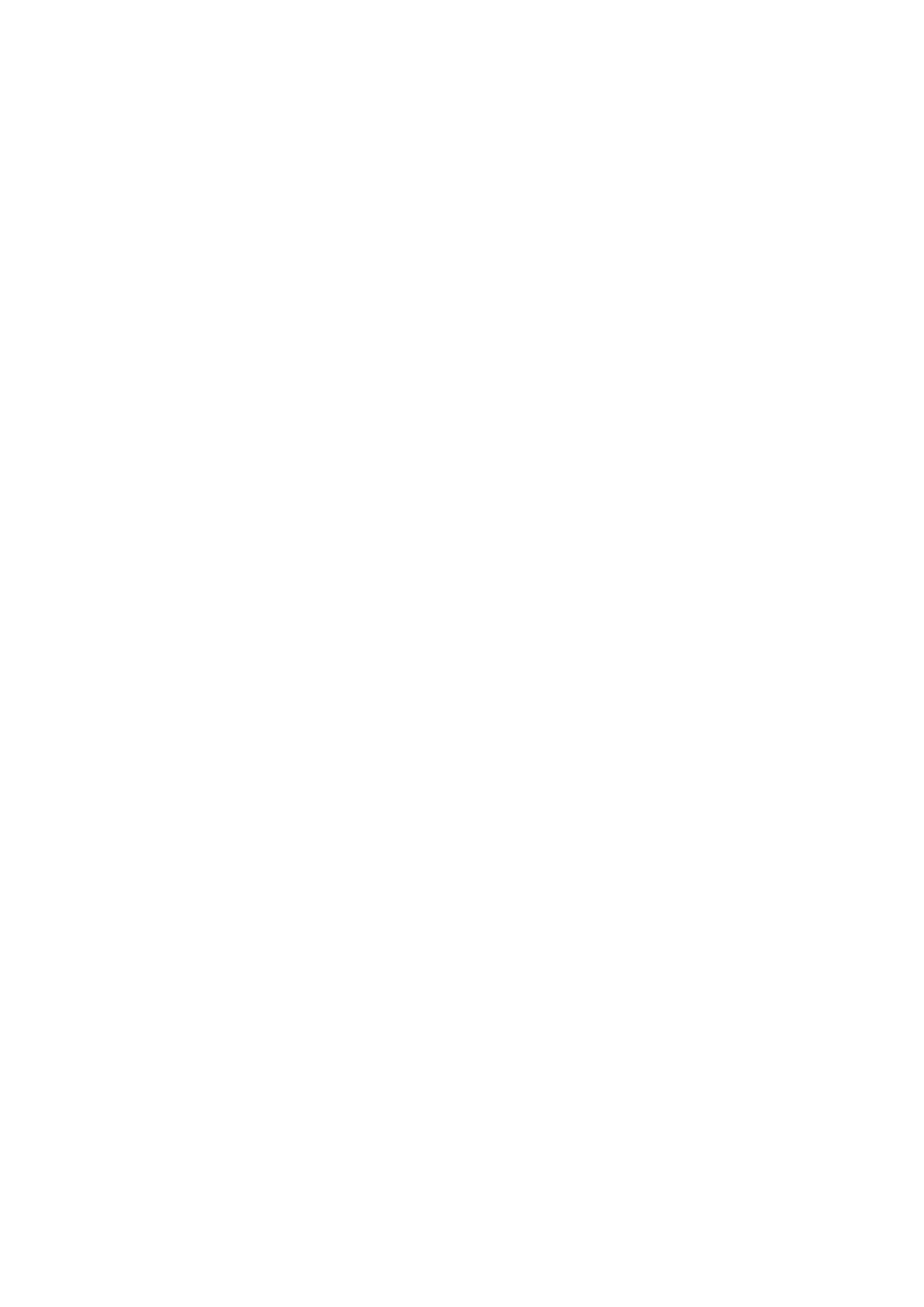| <b>DISTRICT: Gorkha</b> | [36]             |                             | V.D.C./MUNICIPALITY: Aanppipal | [1]           |
|-------------------------|------------------|-----------------------------|--------------------------------|---------------|
| <b>WARD</b>             | <b>HOUSEHOLD</b> | <b>POPULATION</b>           |                                |               |
|                         |                  | <b>TOTAL</b><br><b>MALE</b> |                                | <b>FEMALE</b> |
|                         | 219              | 768                         | 332                            | 436           |
| 2                       | 112              | 390                         | 169                            | 221           |
| З                       | 42               | 152                         | 68                             | 84            |
|                         | 123              | 434                         | 185                            | 249           |
| 5                       | 166              | 597                         | 243                            | 354           |
| 6                       | 106              | 413                         | 167                            | 246           |
|                         | 86               | 318                         | 126                            | 192           |
| 8                       | 132              | 446                         | 188                            | 258           |
| 9                       | 137              | 511                         | 238                            | 273           |
| <b>TOTAL</b>            | 1,123            | 4,029                       | 1,716                          | 2,313         |

| <b>DISTRICT: Gorkha</b> | $[36]$           | V.D.C./MUNICIPALITY: Aaru Arbang |                              |       |
|-------------------------|------------------|----------------------------------|------------------------------|-------|
| <b>WARD</b>             |                  | <b>POPULATION</b>                |                              |       |
|                         | <b>HOUSEHOLD</b> | <b>TOTAL</b>                     | <b>MALE</b><br><b>FEMALE</b> |       |
|                         | 65               | 288                              | 121                          | 167   |
| っ                       | 118              | 549                              | 247                          | 302   |
| 3                       | 46               | 224                              | 102                          | 122   |
|                         | 123              | 564                              | 243                          | 321   |
| 5                       | 152              | 663                              | 288                          | 375   |
| 6                       | 110              | 562                              | 250                          | 312   |
|                         | 97               | 501                              | 227                          | 274   |
| 8                       | 169              | 623                              | 250                          | 373   |
| 9                       | 118              | 522                              | 235                          | 287   |
| <b>TOTAL</b>            | 998              | 4,496                            | 1,963                        | 2,533 |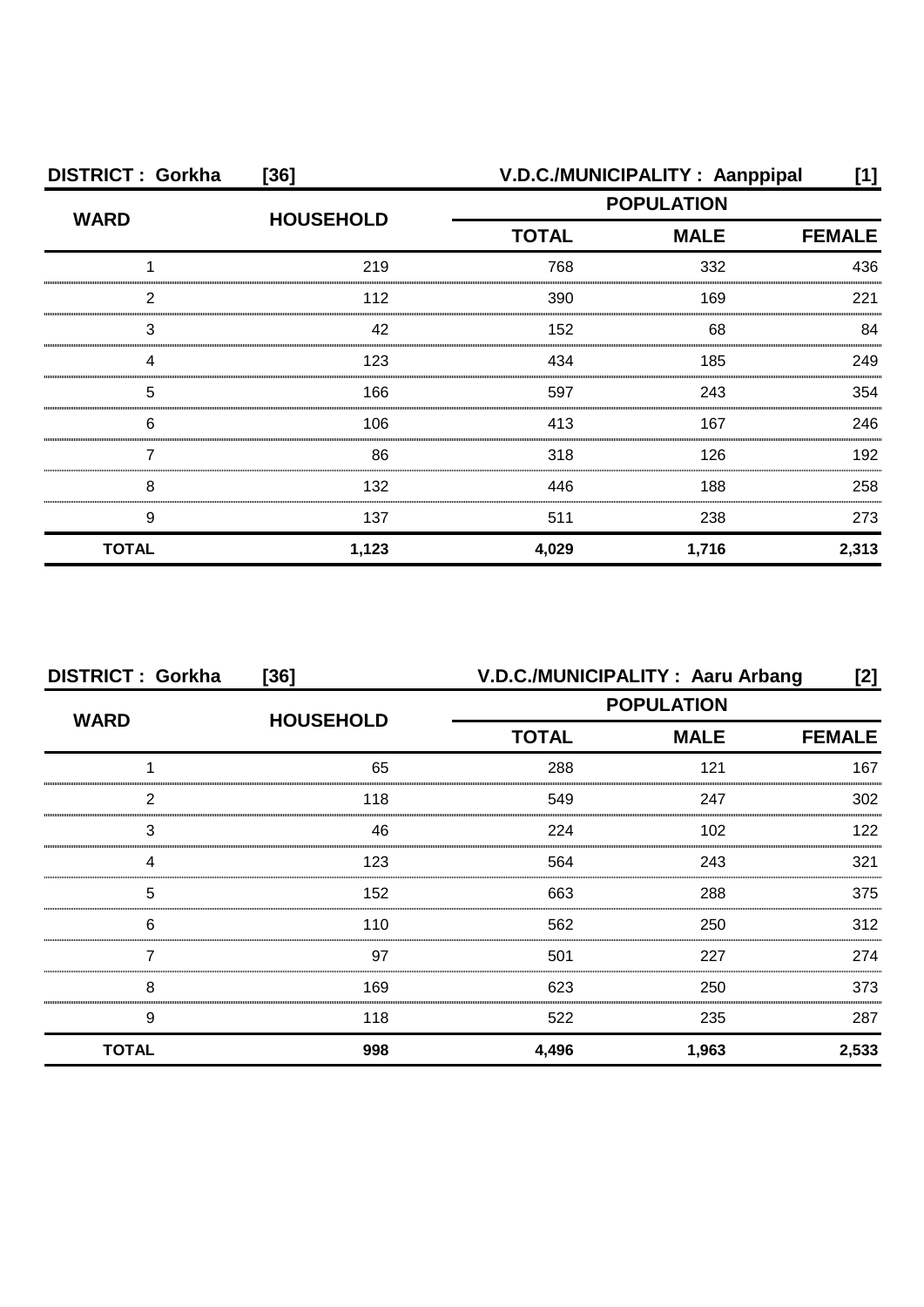| <b>DISTRICT: Gorkha</b> | [36]             | V.D.C./MUNICIPALITY: Aaru Chanaute |                                                  | [3]           |
|-------------------------|------------------|------------------------------------|--------------------------------------------------|---------------|
| <b>WARD</b>             | <b>HOUSEHOLD</b> |                                    | <b>POPULATION</b><br><b>MALE</b><br><b>TOTAL</b> |               |
|                         |                  |                                    |                                                  | <b>FEMALE</b> |
|                         | 472              | 1,837                              | 867                                              | 970           |
| 2                       | 39               | 139                                | 66                                               | 73            |
| 3                       | 176              | 836                                | 374                                              | 462           |
|                         | 101              | 396                                | 184                                              | 212           |
| 5                       | 77               | 302                                | 139                                              | 163           |
| 6                       | 42               | 184                                | 84                                               | 100           |
|                         | 49               | 189                                | 83                                               | 106           |
| 8                       | 47               | 201                                | 88                                               | 113           |
| 9                       | 66               | 243                                | 94                                               | 149           |
| <b>TOTAL</b>            | 1,069            | 4,327                              | 1,979                                            | 2,348         |

| <b>DISTRICT: Gorkha</b> | $[36]$           | V.D.C./MUNICIPALITY: Aarupokhari |             | [4]           |
|-------------------------|------------------|----------------------------------|-------------|---------------|
| <b>WARD</b>             | <b>HOUSEHOLD</b> | <b>POPULATION</b>                |             |               |
|                         |                  | <b>TOTAL</b>                     | <b>MALE</b> | <b>FEMALE</b> |
|                         | 199              | 864                              | 384         | 480           |
| 2                       | 97               | 418                              | 183         | 235           |
| 3                       | 67               | 264                              | 114         | 150           |
| Δ                       | 129              | 528                              | 200         | 328           |
| 5                       | 87               | 373                              | 173         | 200           |
| 6                       | 82               | 383                              | 174         | 209           |
|                         | 93               | 385                              | 163         | 222           |
| 8                       | 156              | 593                              | 271         | 322           |
| 9                       | 169              | 756                              | 343         | 413           |
| <b>TOTAL</b>            | 1,079            | 4,564                            | 2,005       | 2,559         |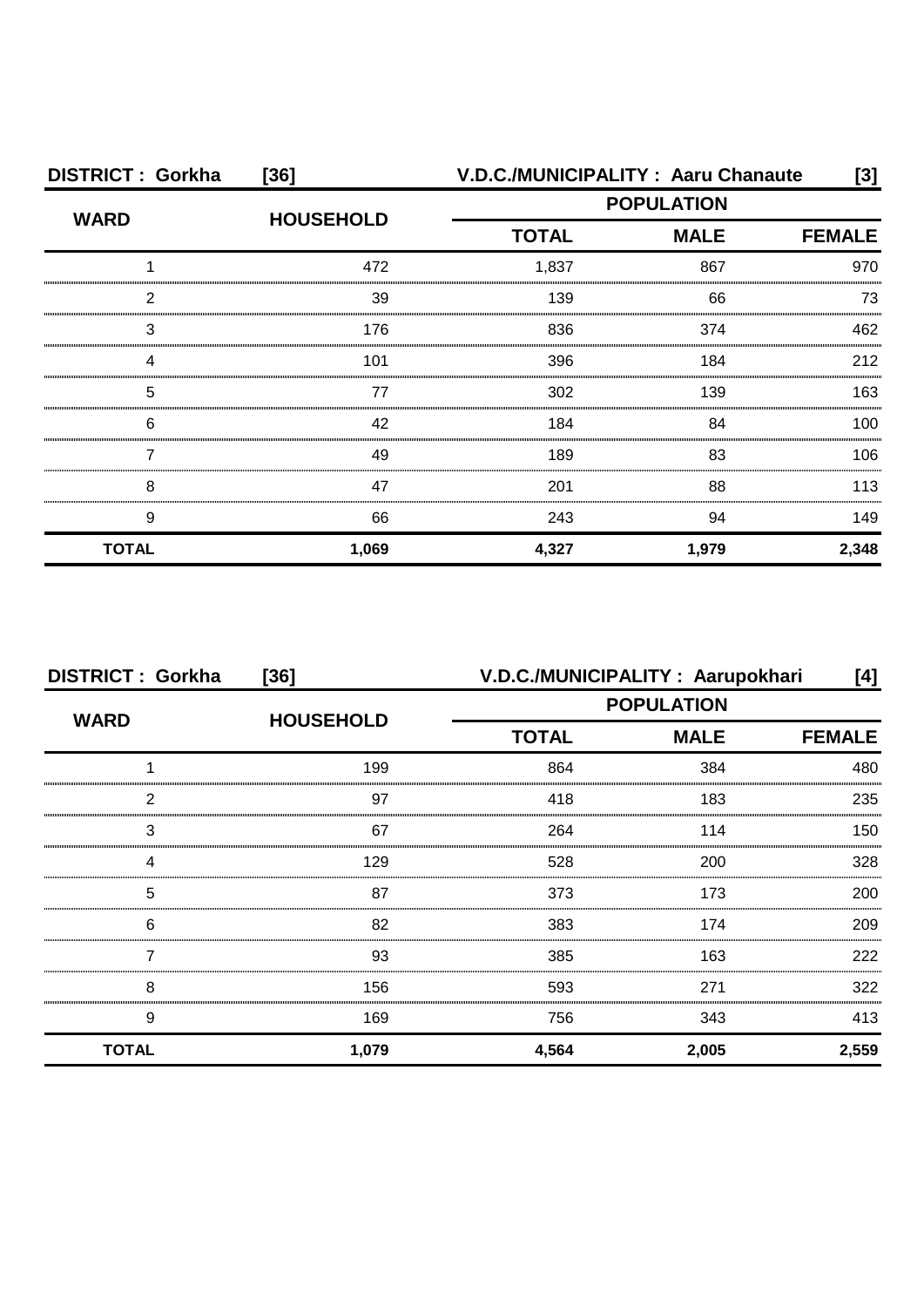| <b>DISTRICT: Gorkha</b> | $[36]$           | V.D.C./MUNICIPALITY: Asrang<br>[5] |             |               |
|-------------------------|------------------|------------------------------------|-------------|---------------|
| <b>WARD</b>             | <b>HOUSEHOLD</b> | <b>POPULATION</b>                  |             |               |
|                         |                  | <b>TOTAL</b>                       | <b>MALE</b> | <b>FEMALE</b> |
|                         | 91               | 438                                | 183         | 255           |
| ◠                       | 62               | 240                                | 102         | 138           |
| З                       | 79               | 299                                | 120         | 179           |
|                         | 32               | 135                                | 53          | 82            |
| 5                       | 203              | 793                                | 334         | 459           |
| 6                       | 116              | 445                                | 192         | 253           |
|                         | 62               | 206                                | 82          | 124           |
| 8                       | 84               | 399                                | 177         | 222           |
| 9                       | 102              | 451                                | 200         | 251           |
| <b>TOTAL</b>            | 831              | 3,406                              | 1,443       | 1,963         |

| <b>DISTRICT: Gorkha</b><br>$[36]$ |                  | V.D.C./MUNICIPALITY: Baguwa<br>[6] |             |               |
|-----------------------------------|------------------|------------------------------------|-------------|---------------|
| <b>WARD</b>                       | <b>HOUSEHOLD</b> | <b>POPULATION</b>                  |             |               |
|                                   |                  | <b>TOTAL</b>                       | <b>MALE</b> | <b>FEMALE</b> |
|                                   | 47               | 208                                | 93          | 115           |
| 2                                 | 40               | 159                                | 63          | 96            |
| 3                                 | 56               | 243                                | 110         | 133           |
| Δ                                 | 48               | 159                                | 74          | 85            |
| 5                                 | 35               | 150                                | 66          | 84            |
| 6                                 | 92               | 356                                | 154         | 202           |
|                                   | 47               | 184                                | 85          | 99            |
| 8                                 | 74               | 306                                | 127         | 179           |
| 9                                 | 55               | 200                                | 90          | 110           |
| <b>TOTAL</b>                      | 494              | 1,965                              | 862         | 1,103         |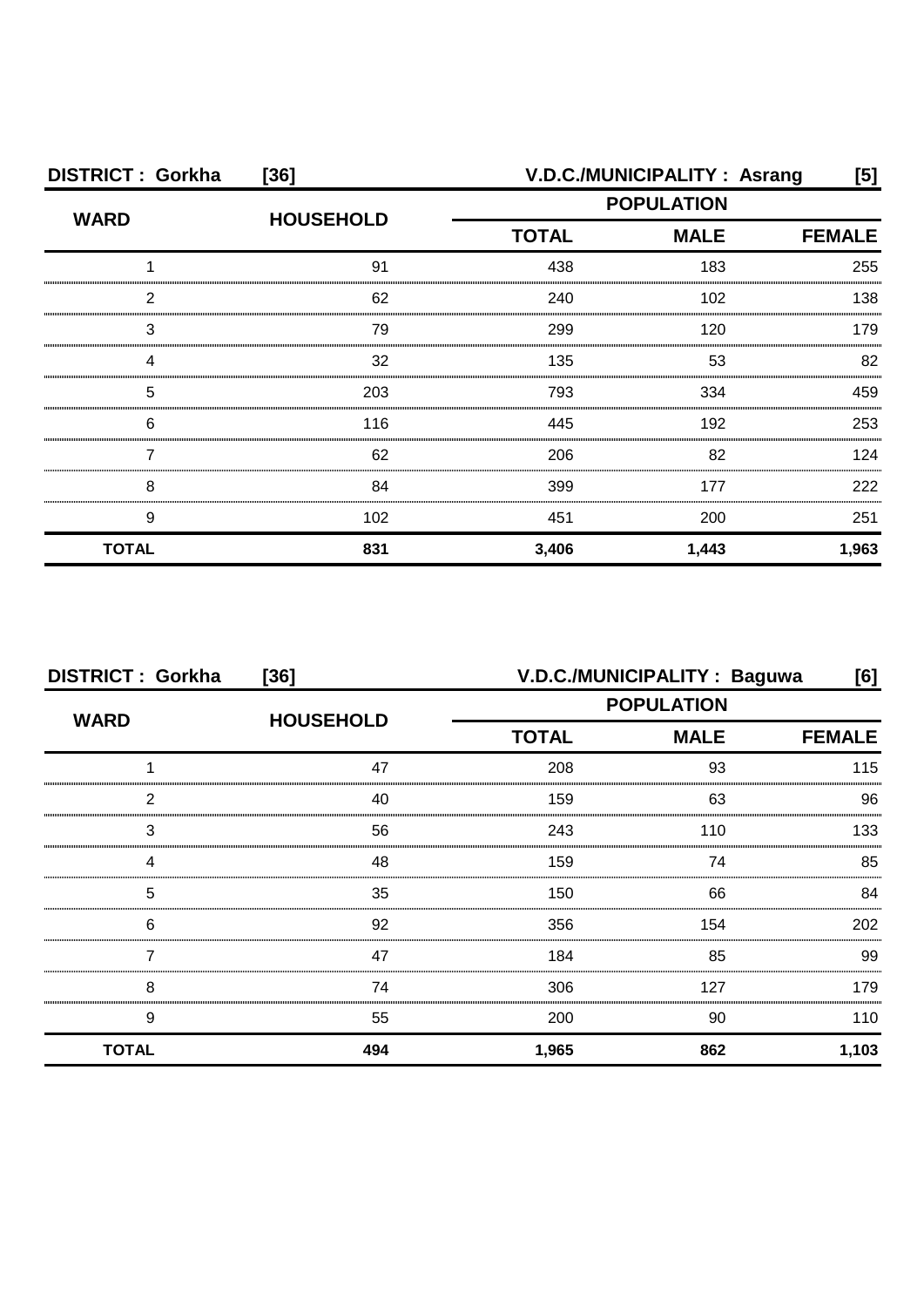| <b>DISTRICT: Gorkha</b> | $[36]$           | V.D.C./MUNICIPALITY: Bakrang<br>[7]              |       |               |
|-------------------------|------------------|--------------------------------------------------|-------|---------------|
| <b>WARD</b>             | <b>HOUSEHOLD</b> | <b>POPULATION</b><br><b>TOTAL</b><br><b>MALE</b> |       |               |
|                         |                  |                                                  |       | <b>FEMALE</b> |
|                         | 96               | 356                                              | 154   | 202           |
| 2                       | 106              | 364                                              | 170   | 194           |
| З                       | 91               | 417                                              | 177   | 240           |
|                         | 101              | 395                                              | 169   | 226           |
| 5                       | 125              | 488                                              | 220   | 268           |
| 6                       | 42               | 100                                              | 42    | 58            |
|                         | 91               | 385                                              | 163   | 222           |
| 8                       | 81               | 280                                              | 112   | 168           |
| 9                       | 60               | 234                                              | 96    | 138           |
| <b>TOTAL</b>            | 793              | 3,019                                            | 1,303 | 1,716         |

| <b>DISTRICT: Gorkha</b><br>$[36]$ |                  | V.D.C./MUNICIPALITY: Mirkot                      |               | [8]   |
|-----------------------------------|------------------|--------------------------------------------------|---------------|-------|
| <b>WARD</b>                       |                  | <b>POPULATION</b><br><b>TOTAL</b><br><b>MALE</b> |               |       |
|                                   | <b>HOUSEHOLD</b> |                                                  | <b>FEMALE</b> |       |
|                                   | 46               | 155                                              | 70            | 85    |
| 2                                 | 80               | 336                                              | 155           | 181   |
| 3                                 | 214              | 837                                              | 367           | 470   |
| Δ                                 | 106              | 404                                              | 188           | 216   |
| 5                                 | 478              | 1,796                                            | 825           | 971   |
| 6                                 | 54               | 192                                              | 84            | 108   |
|                                   | 40               | 137                                              | 68            | 69    |
| 8                                 | 254              | 952                                              | 434           | 518   |
| 9                                 | 116              | 452                                              | 216           | 236   |
| <b>TOTAL</b>                      | 1,388            | 5,261                                            | 2,407         | 2,854 |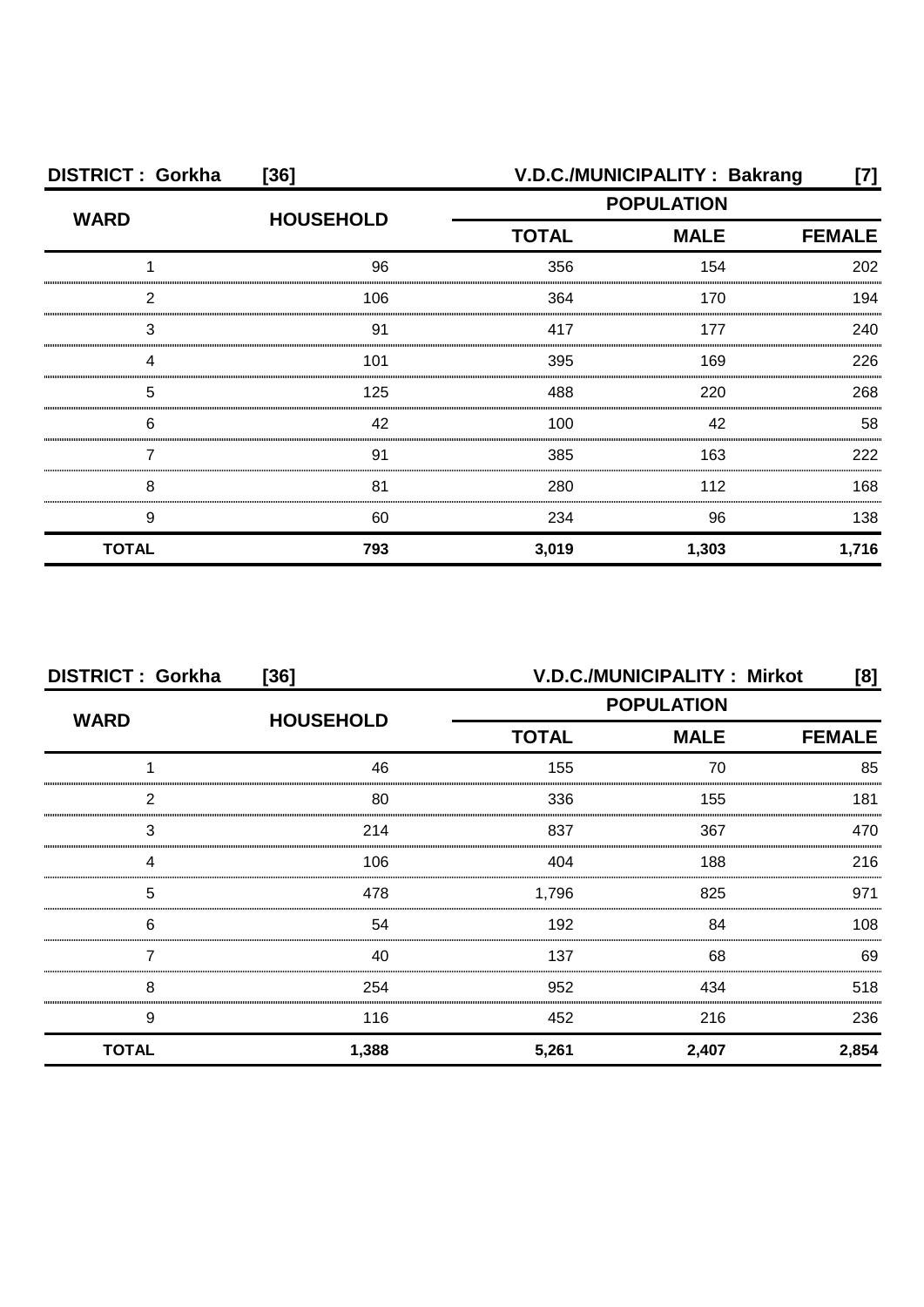| <b>DISTRICT: Gorkha</b> | $[36]$           |                   | V.D.C./MUNICIPALITY: Bhumlichok | [9]           |
|-------------------------|------------------|-------------------|---------------------------------|---------------|
| <b>WARD</b>             | <b>HOUSEHOLD</b> | <b>POPULATION</b> |                                 |               |
|                         |                  | <b>TOTAL</b>      | <b>MALE</b>                     | <b>FEMALE</b> |
|                         | 74               | 353               | 151                             | 202           |
| 2                       | 118              | 535               | 249                             | 286           |
| 3                       | 55               | 208               | 90                              | 118           |
|                         | 97               | 411               | 191                             | 220           |
| 5                       | 43               | 189               | 88                              | 101           |
| 6                       | 63               | 288               | 135                             | 153           |
|                         | 50               | 276               | 126                             | 150           |
| 8                       | 106              | 746               | 361                             | 385           |
| 9                       | 79               | 539               | 262                             | 277           |
| <b>TOTAL</b>            | 685              | 3,545             | 1,653                           | 1,892         |

| <b>DISTRICT: Gorkha</b><br>$[36]$ |                  |                   | V.D.C./MUNICIPALITY: Bihi | [10]          |
|-----------------------------------|------------------|-------------------|---------------------------|---------------|
| <b>WARD</b>                       | <b>HOUSEHOLD</b> | <b>POPULATION</b> |                           |               |
|                                   |                  | <b>TOTAL</b>      | <b>MALE</b>               | <b>FEMALE</b> |
|                                   | 18               | 62                | 33                        | 29            |
| 2                                 | 19               | 52                | 22                        | 30            |
| 3                                 | 21               | 68                | 31                        | 37            |
|                                   | 25               | 71                | 32                        | 39            |
| 5                                 | 23               | 71                | 28                        | 43            |
| 6                                 | 13               | 35                | 17                        | 18            |
|                                   | 21               | 74                | 39                        | 35            |
| 8                                 | 38               | 78                | 37                        | 41            |
| 9                                 | 30               | 101               | 49                        | 52            |
| <b>TOTAL</b>                      | 208              | 612               | 288                       | 324           |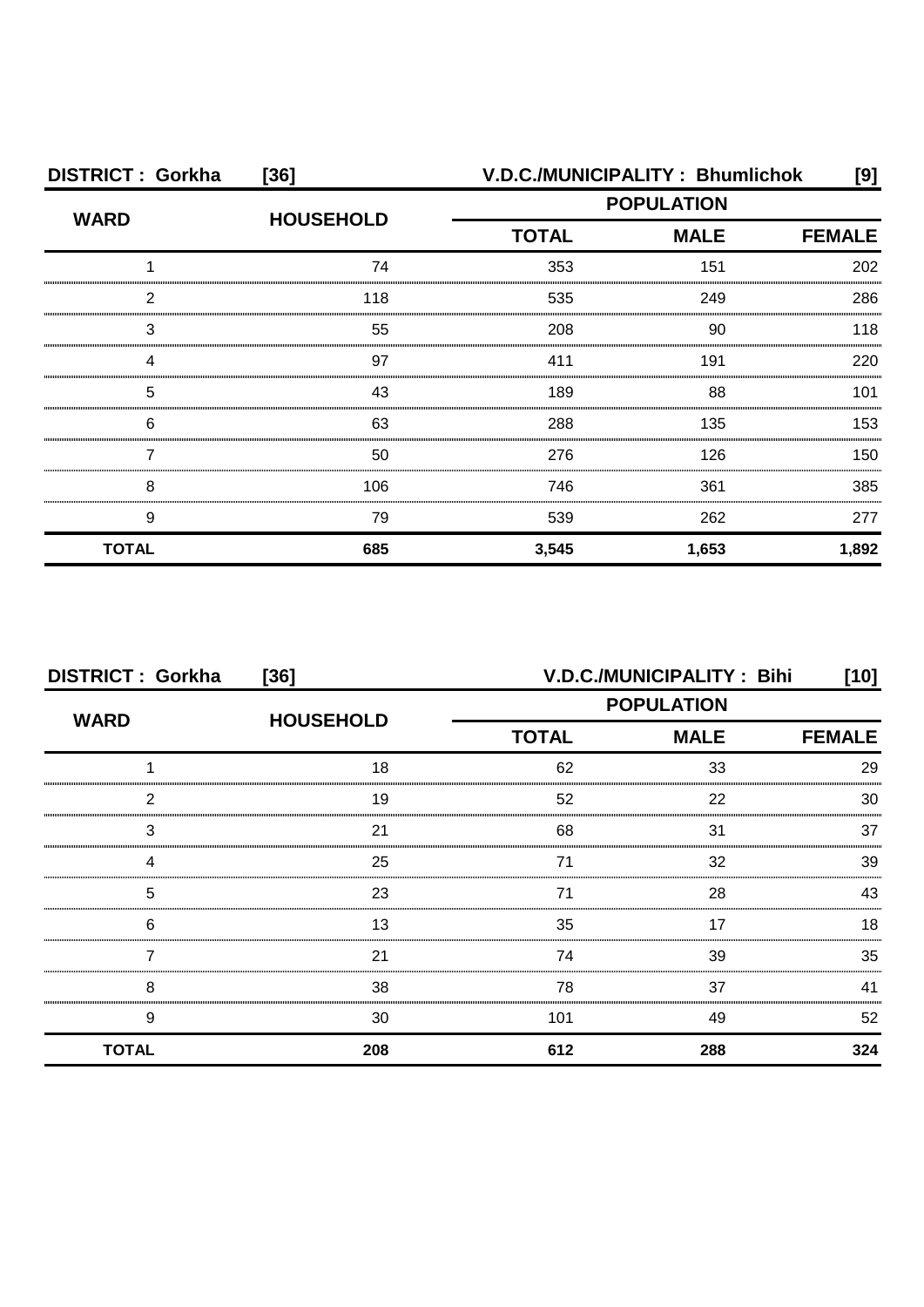| <b>DISTRICT: Gorkha</b> | $[36]$           |                                                  | V.D.C./MUNICIPALITY: Borlang | ี่ 11] |
|-------------------------|------------------|--------------------------------------------------|------------------------------|--------|
| <b>WARD</b>             | <b>HOUSEHOLD</b> | <b>POPULATION</b><br><b>TOTAL</b><br><b>MALE</b> |                              |        |
|                         |                  |                                                  | <b>FEMALE</b>                |        |
|                         | 112              | 505                                              | 243                          | 262    |
| 2                       | 102              | 445                                              | 197                          | 248    |
| 3                       | 97               | 482                                              | 232                          | 250    |
|                         | 131              | 504                                              | 205                          | 299    |
| 5                       | 94               | 437                                              | 213                          | 224    |
| 6                       | 78               | 353                                              | 148                          | 205    |
|                         | 261              | 1,088                                            | 483                          | 605    |
| 8                       | 166              | 656                                              | 305                          | 351    |
| 9                       | 138              | 574                                              | 255                          | 319    |
| <b>TOTAL</b>            | 1,179            | 5,044                                            | 2,281                        | 2,763  |

| <b>DISTRICT: Gorkha</b><br>$[36]$ |                  | V.D.C./MUNICIPALITY: Bungkot<br>[12]             |       |               |
|-----------------------------------|------------------|--------------------------------------------------|-------|---------------|
| <b>WARD</b>                       | <b>HOUSEHOLD</b> | <b>POPULATION</b><br><b>MALE</b><br><b>TOTAL</b> |       |               |
|                                   |                  |                                                  |       | <b>FEMALE</b> |
|                                   | 211              | 852                                              | 368   | 484           |
| 2                                 | 202              | 763                                              | 326   | 437           |
| 3                                 | 270              | 1,052                                            | 432   | 620           |
|                                   | 224              | 883                                              | 386   | 497           |
| 5                                 | 160              | 628                                              | 250   | 378           |
| 6                                 | 155              | 671                                              | 264   | 407           |
|                                   | 70               | 268                                              | 107   | 161           |
| 8                                 | 141              | 532                                              | 226   | 306           |
| 9                                 | 168              | 611                                              | 269   | 342           |
| <b>TOTAL</b>                      | 1,601            | 6,260                                            | 2,628 | 3,632         |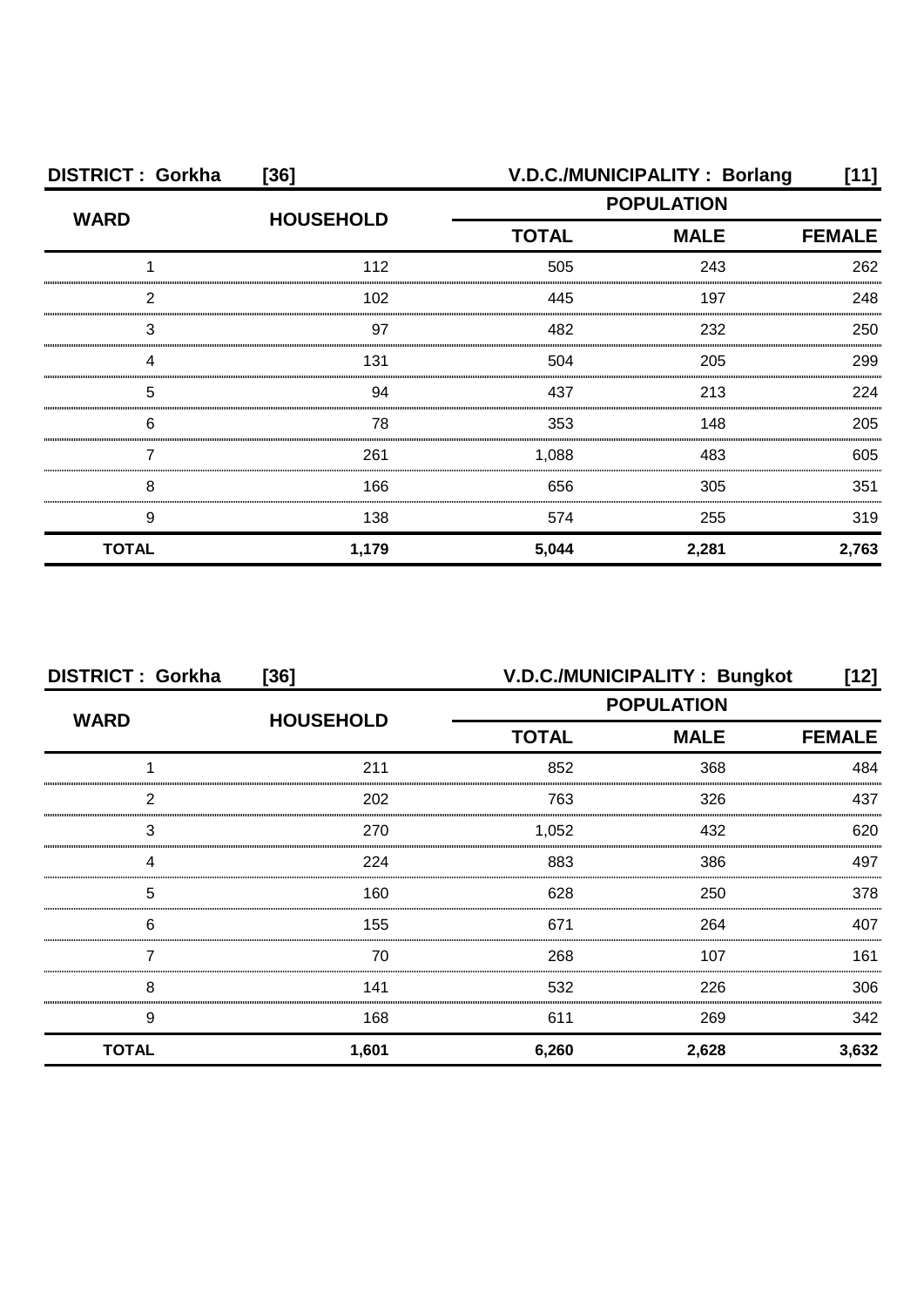| <b>DISTRICT: Gorkha</b> | $[36]$           | V.D.C./MUNICIPALITY: Chhekampar |                                                  | [13]          |
|-------------------------|------------------|---------------------------------|--------------------------------------------------|---------------|
| <b>WARD</b>             | <b>HOUSEHOLD</b> |                                 | <b>POPULATION</b><br><b>TOTAL</b><br><b>MALE</b> |               |
|                         |                  |                                 |                                                  | <b>FEMALE</b> |
|                         | 54               | 179                             | 100                                              | 79            |
| 2                       | 12               | 44                              | 24                                               | 20            |
| 3                       | 19               | 62                              | 35                                               | 27            |
|                         | 27               | 86                              | 44                                               | 42            |
| 5                       | 28               | 120                             | 67                                               | 53            |
| 6                       | 31               | 113                             | 55                                               | 58            |
|                         | 25               | 99                              | 43                                               | 56            |
| 8                       | 39               | 171                             | 70                                               | 101           |
| 9                       | 28               | 109                             | 53                                               | 56            |
| <b>TOTAL</b>            | 263              | 983                             | 491                                              | 492           |

| <b>DISTRICT: Gorkha</b><br>$[36]$ |                  | V.D.C./MUNICIPALITY: Chhoprak<br>[14] |             |       |
|-----------------------------------|------------------|---------------------------------------|-------------|-------|
| <b>WARD</b>                       | <b>HOUSEHOLD</b> | <b>POPULATION</b>                     |             |       |
|                                   |                  | <b>TOTAL</b>                          | <b>MALE</b> |       |
|                                   | 145              | 567                                   | 238         | 329   |
| っ                                 | 86               | 275                                   | 110         | 165   |
| 3                                 | 72               | 305                                   | 146         | 159   |
|                                   | 41               | 171                                   | 78          | 93    |
| 5                                 | 110              | 370                                   | 171         | 199   |
| 6                                 | 292              | 1,169                                 | 518         | 651   |
|                                   | 208              | 802                                   | 375         | 427   |
| 8                                 | 295              | 1,025                                 | 441         | 584   |
| 9                                 | 282              | 1,209                                 | 531         | 678   |
| <b>TOTAL</b>                      | 1,531            | 5,893                                 | 2,608       | 3,285 |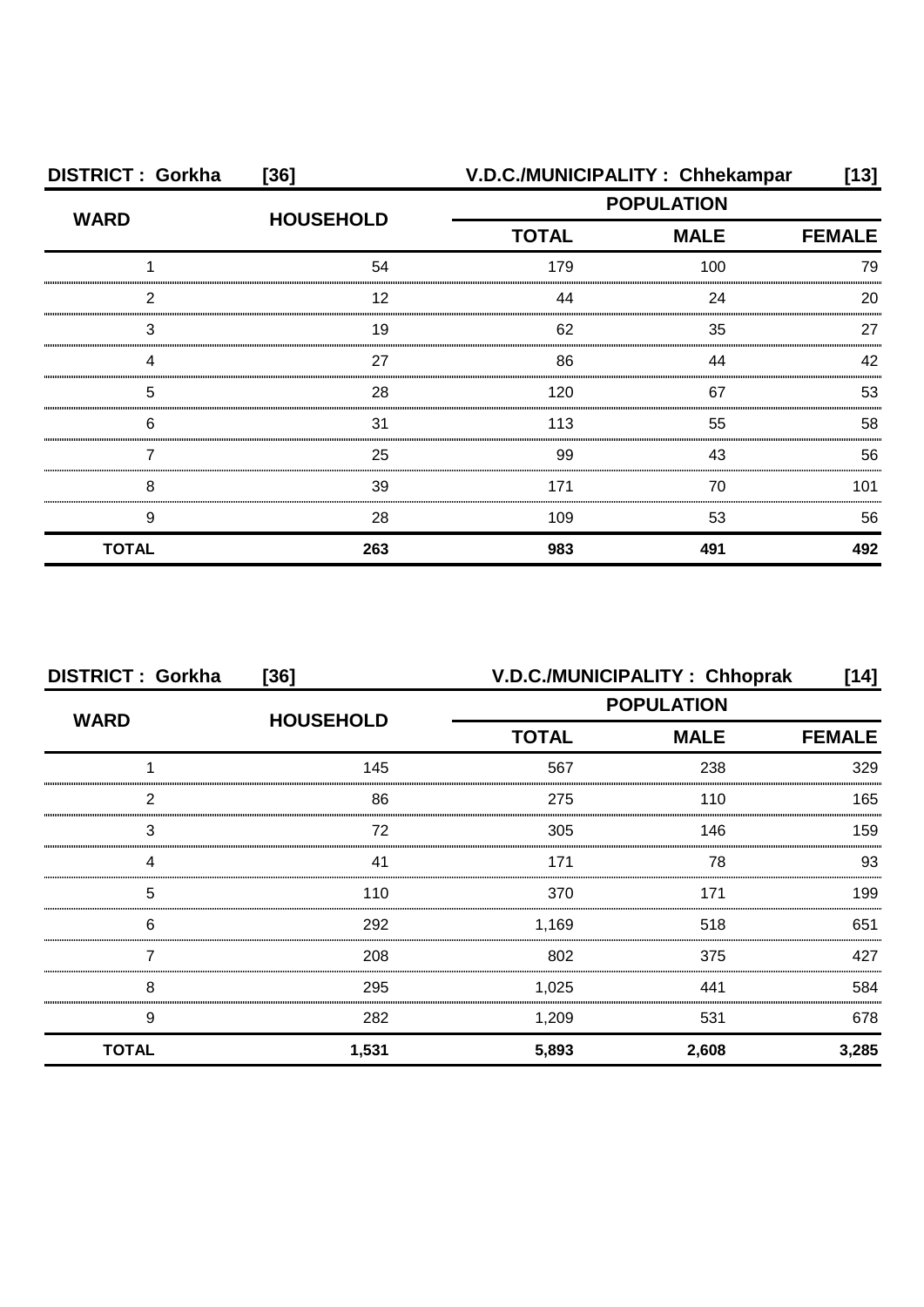| <b>DISTRICT: Gorkha</b> | $[36]$           |                                                  | V.D.C./MUNICIPALITY: Chumchet | [15] |
|-------------------------|------------------|--------------------------------------------------|-------------------------------|------|
| <b>WARD</b>             | <b>HOUSEHOLD</b> | <b>POPULATION</b><br><b>MALE</b><br><b>TOTAL</b> |                               |      |
|                         |                  |                                                  | <b>FEMALE</b>                 |      |
|                         | 20               | 68                                               | 29                            | 39   |
| ົ                       | 64               | 167                                              | 74                            | 93   |
| 3                       | 19               | 51                                               | 23                            | 28   |
|                         | 20               | 97                                               | 47                            | 50   |
| 5                       | 21               | 69                                               | 27                            | 42   |
| 6                       | 28               | 110                                              | 53                            | 57   |
|                         | 29               | 111                                              | 60                            | 51   |
| 8                       | 45               | 191                                              | 93                            | 98   |
| 9                       | 20               | 64                                               | 28                            | 36   |
| <b>TOTAL</b>            | 266              | 928                                              | 434                           | 494  |

| <b>DISTRICT: Gorkha</b><br>$[36]$ |                  | V.D.C./MUNICIPALITY: Chyangli<br>[16] |             |               |
|-----------------------------------|------------------|---------------------------------------|-------------|---------------|
|                                   |                  | <b>POPULATION</b>                     |             |               |
| <b>WARD</b>                       | <b>HOUSEHOLD</b> | <b>TOTAL</b>                          | <b>MALE</b> | <b>FEMALE</b> |
|                                   | 69               | 285                                   | 129         | 156           |
| っ                                 | 90               | 348                                   | 149         | 199           |
| 3                                 | 123              | 512                                   | 219         | 293           |
|                                   | 86               | 358                                   | 169         | 189           |
| 5                                 | 83               | 361                                   | 140         | 221           |
| 6                                 | 260              | 1,063                                 | 444         | 619           |
|                                   | 291              | 1,158                                 | 513         | 645           |
| 8                                 | 225              | 954                                   | 406         | 548           |
| 9                                 | 305              | 1,247                                 | 546         | 701           |
| <b>TOTAL</b>                      | 1,532            | 6,286                                 | 2,715       | 3,571         |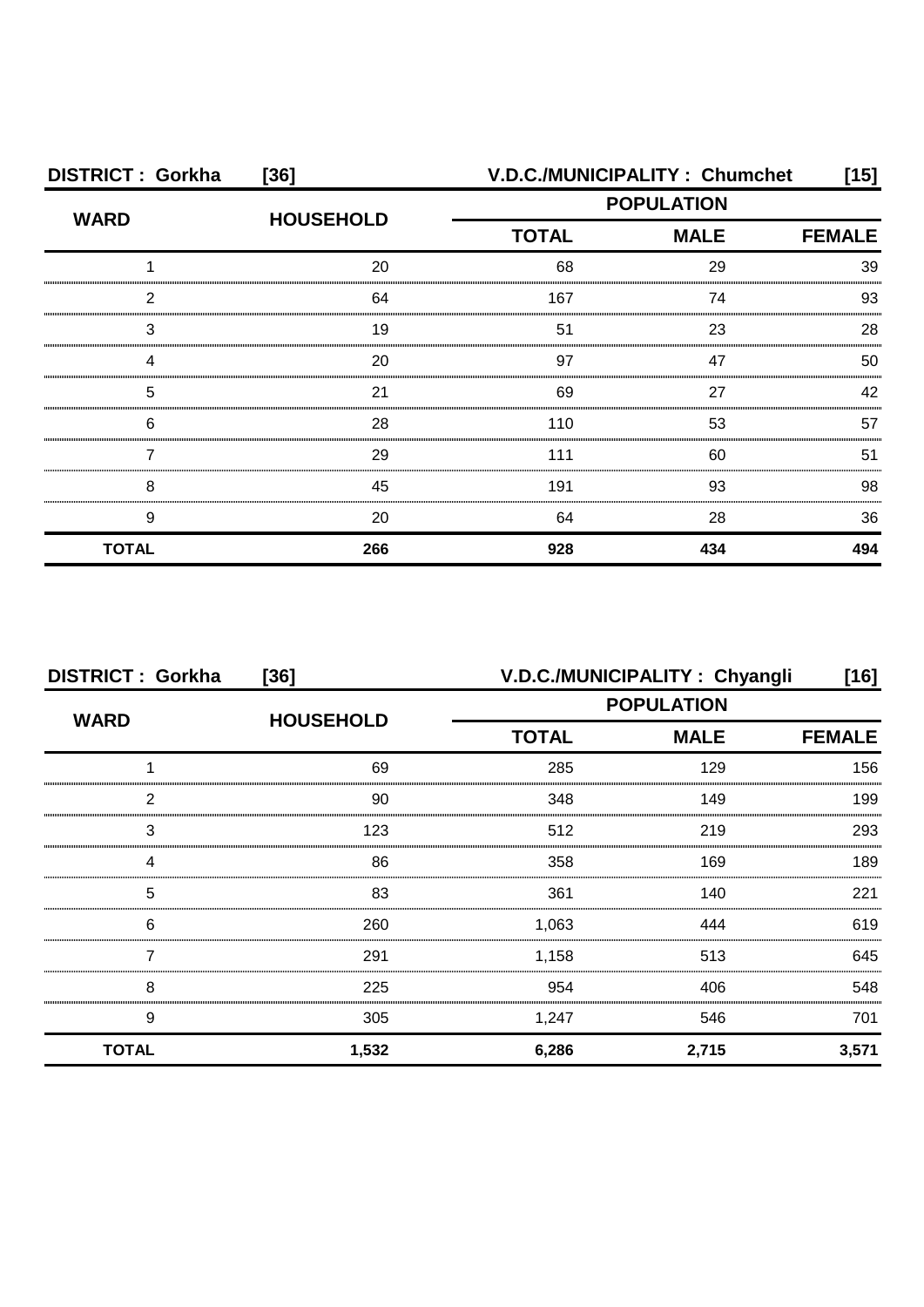| <b>DISTRICT: Gorkha</b> | $[36]$           |                                                  | V.D.C./MUNICIPALITY: Darbung | [17]          |
|-------------------------|------------------|--------------------------------------------------|------------------------------|---------------|
| <b>WARD</b>             | <b>HOUSEHOLD</b> | <b>POPULATION</b><br><b>TOTAL</b><br><b>MALE</b> |                              |               |
|                         |                  |                                                  |                              | <b>FEMALE</b> |
|                         | 58               | 227                                              | 102                          | 125           |
| 2                       | 51               | 228                                              | 112                          | 116           |
| З                       | 70               | 307                                              | 119                          | 188           |
|                         | 64               | 329                                              | 145                          | 184           |
| 5                       | 55               | 275                                              | 137                          | 138           |
| 6                       | 154              | 602                                              | 295                          | 307           |
|                         | 170              | 738                                              | 340                          | 398           |
| 8                       | 55               | 267                                              | 111                          | 156           |
| 9                       | 86               | 413                                              | 169                          | 244           |
| <b>TOTAL</b>            | 763              | 3,386                                            | 1,530                        | 1,856         |

| <b>DISTRICT: Gorkha</b><br>$[36]$ |                  | <b>V.D.C./MUNICIPALITY : Deurali</b><br>$[18]$ |                   |               |  |
|-----------------------------------|------------------|------------------------------------------------|-------------------|---------------|--|
|                                   |                  |                                                | <b>POPULATION</b> |               |  |
| <b>WARD</b>                       | <b>HOUSEHOLD</b> | <b>TOTAL</b>                                   | <b>MALE</b>       | <b>FEMALE</b> |  |
|                                   | 66               | 329                                            | 149               | 180           |  |
| 2                                 | 43               | 166                                            | 74                | 92            |  |
| 3                                 | 132              | 491                                            | 216               | 275           |  |
| 4                                 | 196              | 766                                            | 343               | 423           |  |
| 5                                 | 461              | 1.757                                          | 818               | 939           |  |
| 6                                 | 107              | 389                                            | 161               | 228           |  |
|                                   | 164              | 647                                            | 274               | 373           |  |
| 8                                 | 126              | 470                                            | 201               | 269           |  |
| 9                                 | 127              | 499                                            | 213               | 286           |  |
| <b>TOTAL</b>                      | 1,422            | 5,514                                          | 2,449             | 3,065         |  |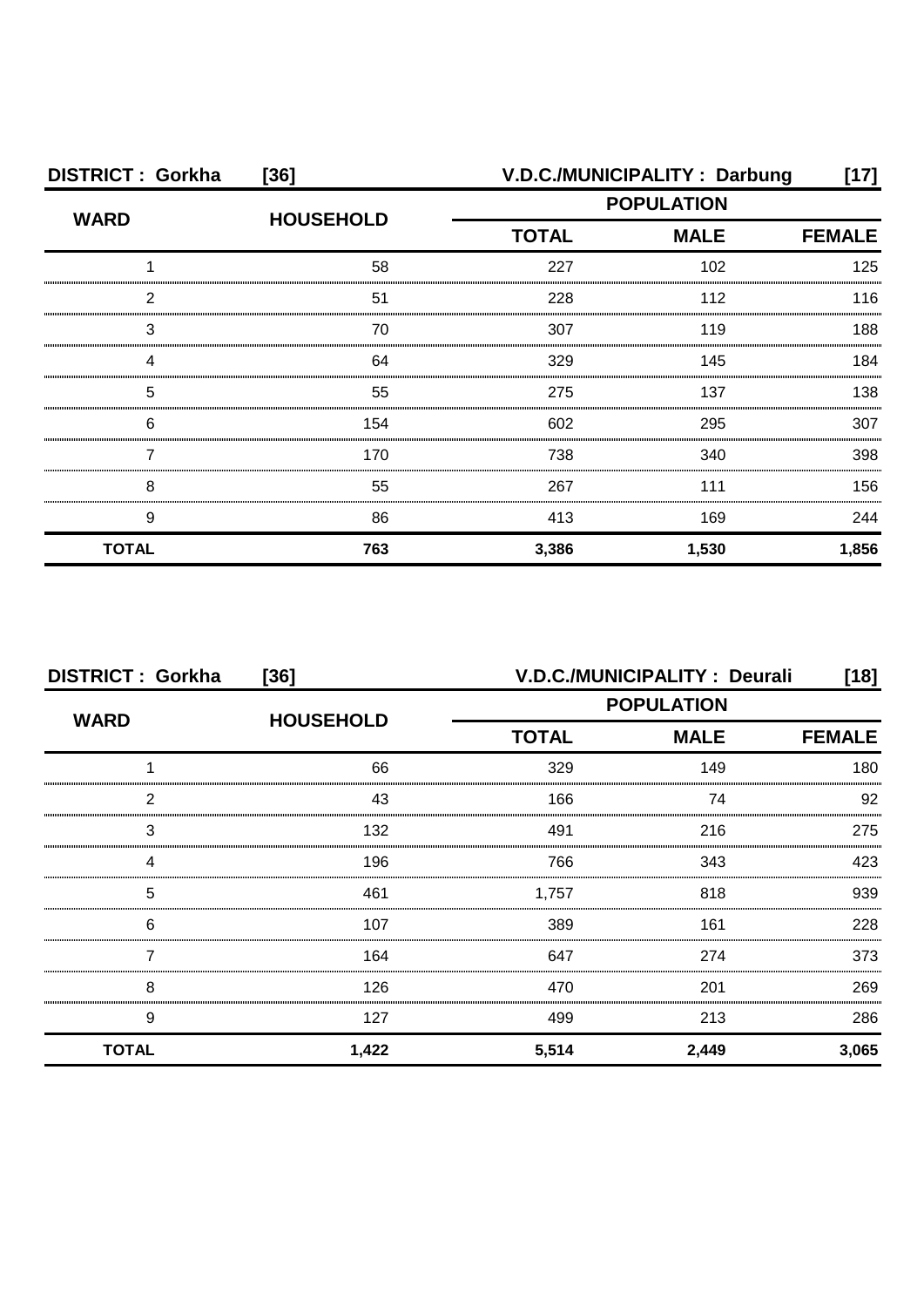| <b>DISTRICT: Gorkha</b> | $[36]$           | V.D.C./MUNICIPALITY: Dhawa<br>[19] |             |               |
|-------------------------|------------------|------------------------------------|-------------|---------------|
| <b>WARD</b>             | <b>HOUSEHOLD</b> | <b>POPULATION</b>                  |             |               |
|                         |                  | <b>TOTAL</b>                       | <b>MALE</b> | <b>FEMALE</b> |
|                         | 123              | 506                                | 239         | 267           |
| 2                       | 85               | 343                                | 140         | 203           |
| 3                       | 86               | 351                                | 147         | 204           |
|                         | 64               | 249                                | 108         | 141           |
| 5                       | 147              | 593                                | 250         | 343           |
| 6                       | 87               | 393                                | 172         | 221           |
|                         | 72               | 275                                | 105         | 170           |
| 8                       | 137              | 531                                | 209         | 322           |
| 9                       | 80               | 329                                | 131         | 198           |
| <b>TOTAL</b>            | 881              | 3,570                              | 1,501       | 2,069         |

| <b>DISTRICT: Gorkha</b> | $[36]$           |                   | V.D.C./MUNICIPALITY: Dhunwakot | $[20]$        |
|-------------------------|------------------|-------------------|--------------------------------|---------------|
| <b>WARD</b>             | <b>HOUSEHOLD</b> | <b>POPULATION</b> |                                |               |
|                         |                  | <b>TOTAL</b>      | <b>MALE</b>                    | <b>FEMALE</b> |
|                         | 282              | 1,067             | 463                            | 604           |
| 2                       | 89               | 354               | 156                            | 198           |
| 3                       | 138              | 489               | 204                            | 285           |
| Δ                       | 35               | 145               | 65                             | 80            |
| 5                       | 164              | 662               | 274                            | 388           |
| 6                       |                  | 11                | 6                              |               |
|                         | 148              | 542               | 227                            | 315           |
| 8                       | 146              | 575               | 255                            | 320           |
| 9                       | 107              | 414               | 200                            | 214           |
| <b>TOTAL</b>            | 1,110            | 4,259             | 1,850                          | 2,409         |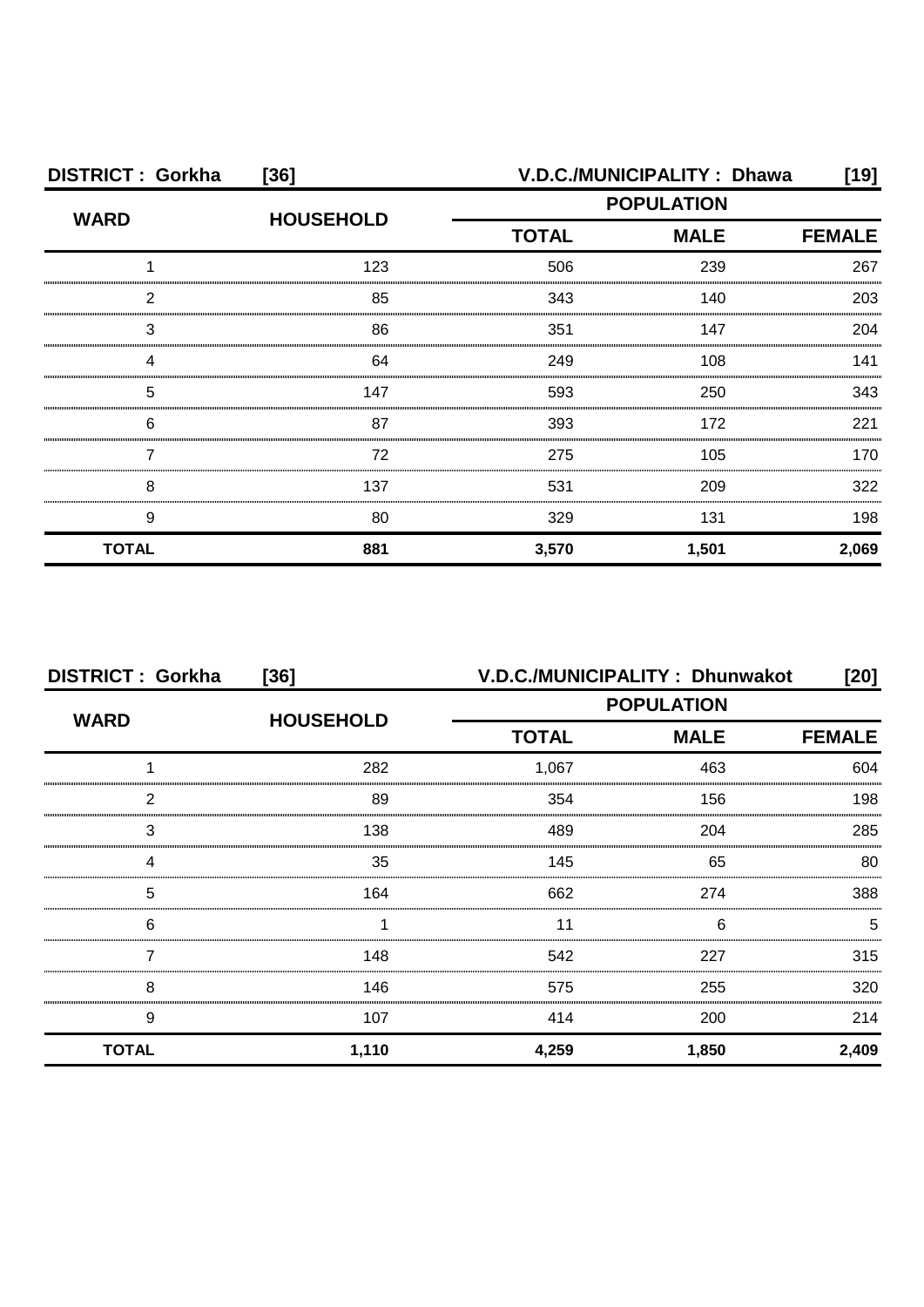| <b>DISTRICT: Gorkha</b> | $[36]$           | V.D.C./MUNICIPALITY: Finam<br>[21] |             |               |
|-------------------------|------------------|------------------------------------|-------------|---------------|
| <b>WARD</b>             | <b>HOUSEHOLD</b> | <b>POPULATION</b>                  |             |               |
|                         |                  | <b>TOTAL</b>                       | <b>MALE</b> | <b>FEMALE</b> |
|                         | 65               | 303                                | 137         | 166           |
| っ                       | 70               | 349                                | 145         | 204           |
| З                       | 44               | 184                                | 75          | 109           |
|                         | 89               | 333                                | 140         | 193           |
| 5                       | 132              | 463                                | 188         | 275           |
| 6                       | 106              | 451                                | 192         | 259           |
|                         | 109              | 392                                | 172         | 220           |
| 8                       | 90               | 414                                | 178         | 236           |
| 9                       | 61               | 208                                | 82          | 126           |
| <b>TOTAL</b>            | 766              | 3,097                              | 1,309       | 1,788         |

| <b>DISTRICT: Gorkha</b><br>$[36]$ |                  | V.D.C./MUNICIPALITY : Fujel<br>$[22]$ |             |               |
|-----------------------------------|------------------|---------------------------------------|-------------|---------------|
|                                   | <b>HOUSEHOLD</b> | <b>POPULATION</b>                     |             |               |
| <b>WARD</b>                       |                  | <b>TOTAL</b>                          | <b>MALE</b> | <b>FEMALE</b> |
|                                   | 313              | 1,314                                 | 567         | 747           |
| 2                                 | 107              | 445                                   | 186         | 259           |
| 3                                 | 60               | 230                                   | 105         | 125           |
| Δ                                 | 78               | 300                                   | 132         | 168           |
| 5                                 | 211              | 821                                   | 360         | 461           |
| 6                                 | 42               | 169                                   | 74          | 95            |
|                                   | 128              | 508                                   | 216         | 292           |
| 8                                 | 92               | 401                                   | 144         | 257           |
| 9                                 | 122              | 506                                   | 214         | 292           |
| <b>TOTAL</b>                      | 1,153            | 4,694                                 | 1,998       | 2,696         |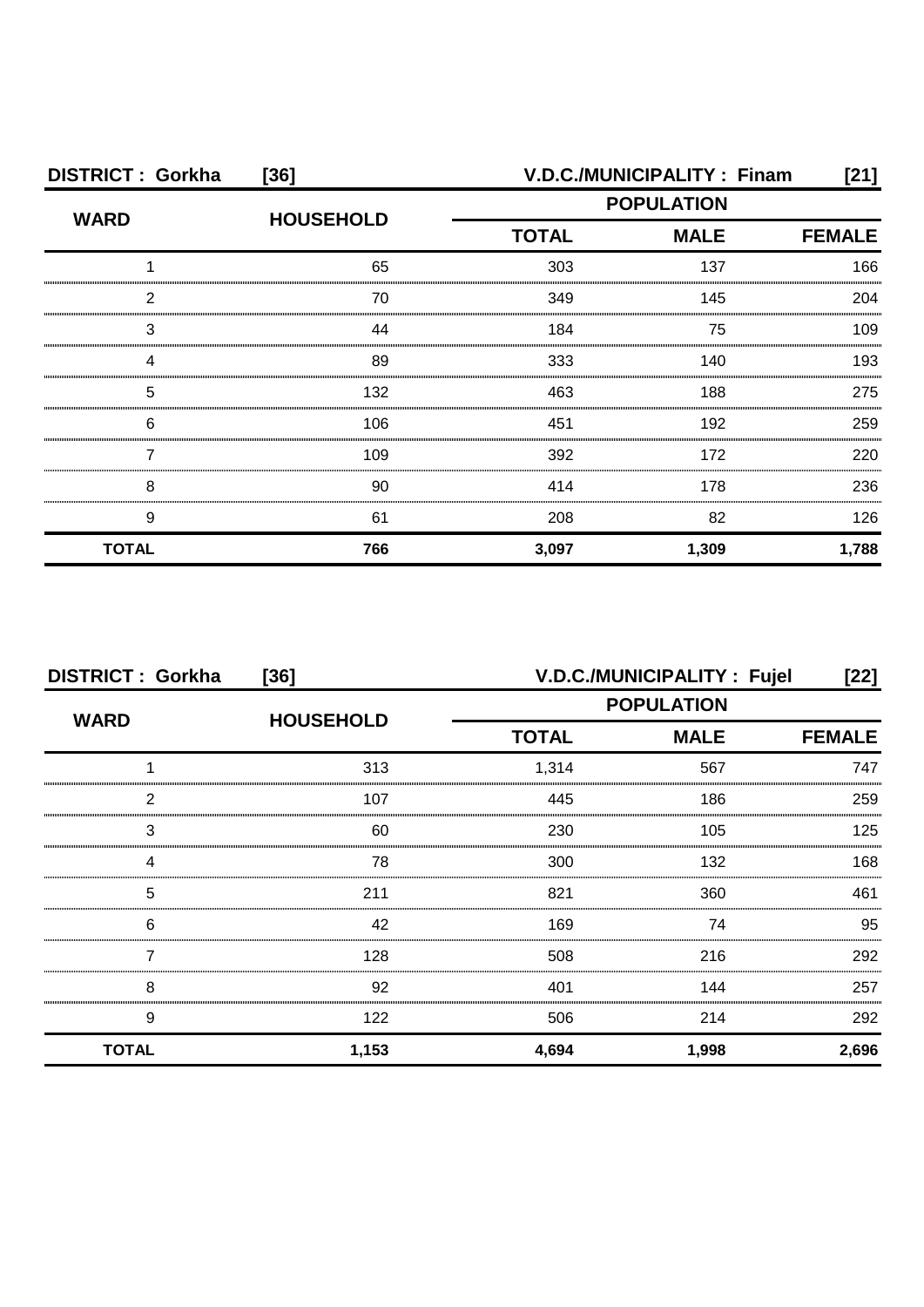| <b>DISTRICT: Gorkha</b> | $[36]$           | V.D.C./MUNICIPALITY: Gaikhur<br>[23]             |       |               |
|-------------------------|------------------|--------------------------------------------------|-------|---------------|
| <b>WARD</b>             | <b>HOUSEHOLD</b> | <b>POPULATION</b><br><b>TOTAL</b><br><b>MALE</b> |       |               |
|                         |                  |                                                  |       | <b>FEMALE</b> |
|                         | 190              | 754                                              | 336   | 418           |
| 2                       | 281              | 1,130                                            | 481   | 649           |
| З                       | 117              | 476                                              | 216   | 260           |
|                         | 81               | 339                                              | 160   | 179           |
| 5                       | 96               | 341                                              | 147   | 194           |
| 6                       | 99               | 420                                              | 191   | 229           |
|                         | 72               | 292                                              | 117   | 175           |
| 8                       | 107              | 386                                              | 168   | 218           |
| 9                       | 233              | 865                                              | 373   | 492           |
| <b>TOTAL</b>            | 1,276            | 5,003                                            | 2,189 | 2,814         |

| <b>DISTRICT: Gorkha</b><br>$[36]$ |                  | V.D.C./MUNICIPALITY: Gankhu<br>[24] |                              |       |  |
|-----------------------------------|------------------|-------------------------------------|------------------------------|-------|--|
| <b>WARD</b>                       | <b>HOUSEHOLD</b> | <b>POPULATION</b>                   |                              |       |  |
|                                   |                  | <b>TOTAL</b>                        | <b>MALE</b><br><b>FEMALE</b> |       |  |
|                                   | 39               | 167                                 | 81                           | 86    |  |
| 2                                 | 62               | 271                                 | 125                          | 146   |  |
| 3                                 | 17               | 75                                  | 29                           | 46    |  |
|                                   | 69               | 265                                 | 113                          | 152   |  |
| 5                                 | 137              | 580                                 | 255                          | 325   |  |
| 6                                 | 83               | 394                                 | 182                          | 212   |  |
|                                   | 165              | 697                                 | 310                          | 387   |  |
| 8                                 | 59               | 255                                 | 122                          | 133   |  |
| 9                                 | 63               | 282                                 | 131                          | 151   |  |
| <b>TOTAL</b>                      | 694              | 2,986                               | 1,348                        | 1,638 |  |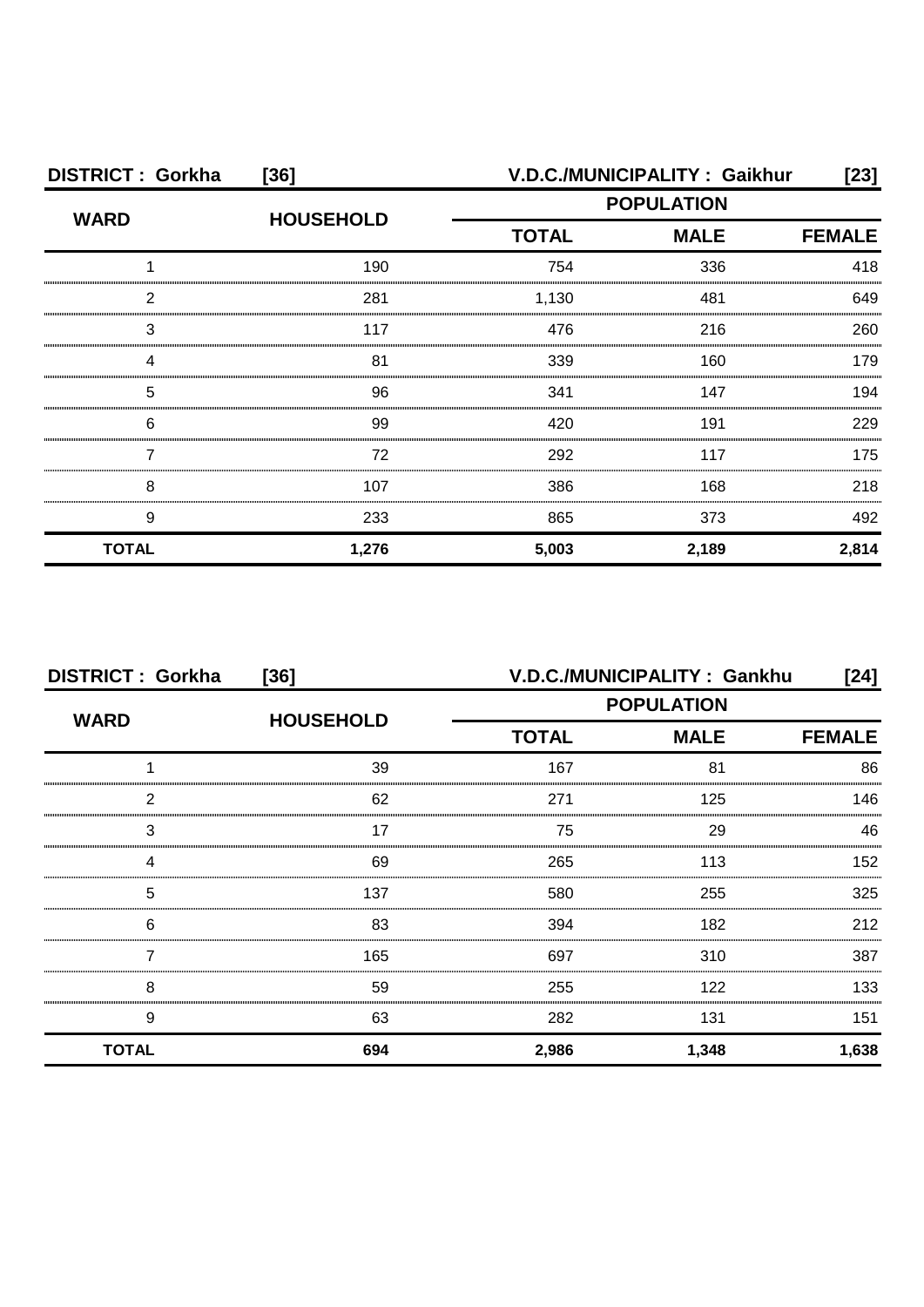| <b>DISTRICT: Gorkha</b> | $[36]$           |              | V.D.C./MUNICIPALITY: Ghairung | [25]          |
|-------------------------|------------------|--------------|-------------------------------|---------------|
| <b>WARD</b>             | <b>HOUSEHOLD</b> |              | <b>POPULATION</b>             |               |
|                         |                  | <b>TOTAL</b> | <b>MALE</b>                   | <b>FEMALE</b> |
|                         | 140              | 659          | 286                           | 373           |
| 2                       | 118              | 473          | 208                           | 265           |
| З                       | 135              | 499          | 212                           | 287           |
|                         | 89               | 438          | 193                           | 245           |
| 5                       | 161              | 652          | 278                           | 374           |
| 6                       | 62               | 253          | 101                           | 152           |
|                         | 104              | 411          | 155                           | 256           |
| 8                       | 82               | 317          | 130                           | 187           |
| 9                       | 75               | 288          | 124                           | 164           |
| <b>TOTAL</b>            | 966              | 3,990        | 1,687                         | 2,303         |

| <b>DISTRICT: Gorkha</b> | $[36]$           |                   | V.D.C./MUNICIPALITY: Ghyachok | [26]          |
|-------------------------|------------------|-------------------|-------------------------------|---------------|
| <b>WARD</b>             |                  | <b>POPULATION</b> |                               |               |
|                         | <b>HOUSEHOLD</b> | <b>TOTAL</b>      | <b>MALE</b>                   | <b>FEMALE</b> |
|                         | 39               | 205               | 89                            | 116           |
| 2                       | 85               | 433               | 211                           | 222           |
| 3                       | 28               | 121               | 49                            | 72            |
|                         | 40               | 174               | 74                            | 100           |
| 5                       | 32               | 143               | 66                            | 77            |
| 6                       | 53               | 209               | 96                            | 113           |
|                         | 48               | 230               | 104                           | 126           |
| 8                       | 46               | 237               | 107                           | 130           |
| 9                       | 45               | 245               | 114                           | 131           |
| <b>TOTAL</b>            | 416              | 1,997             | 910                           | 1,087         |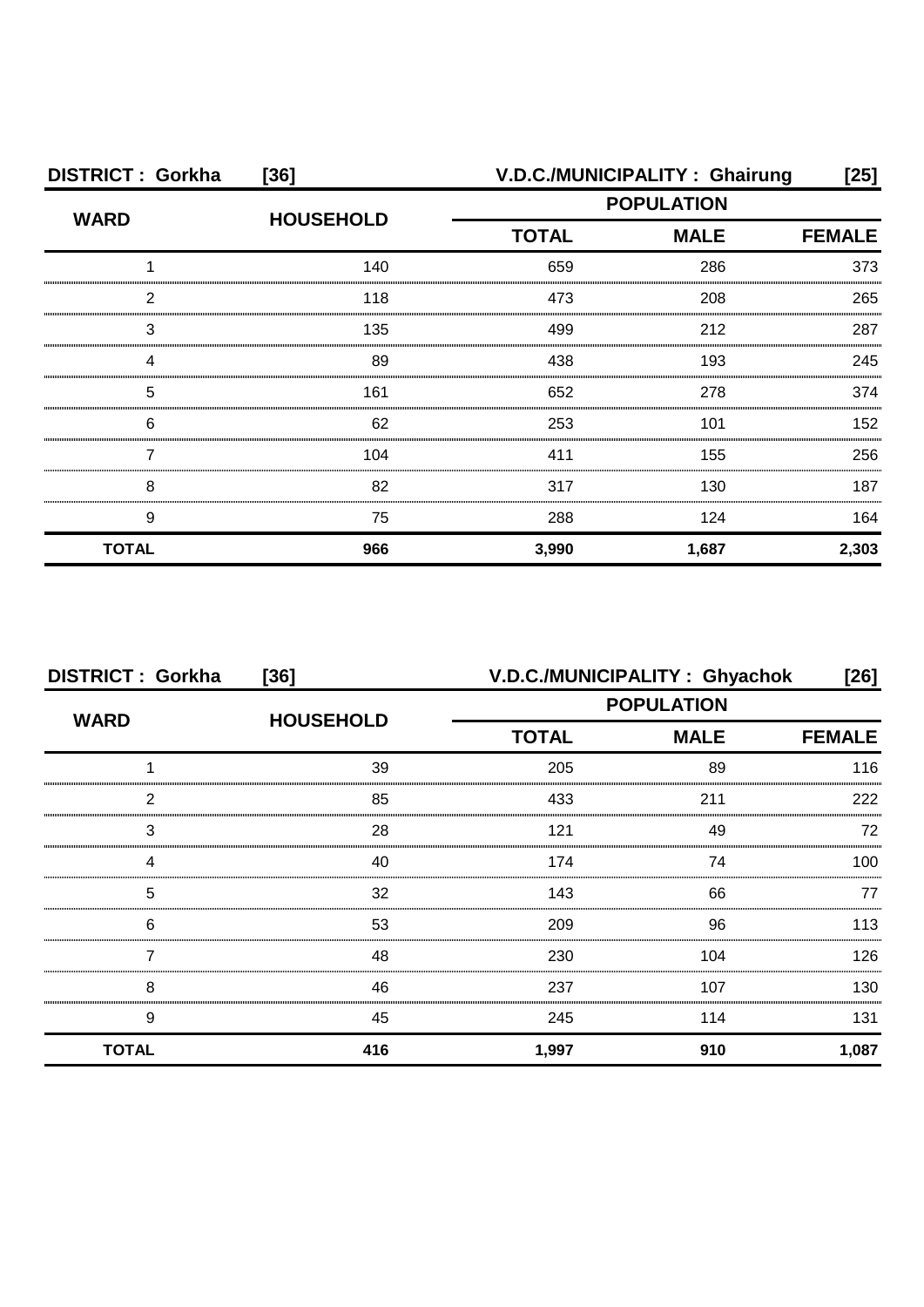| <b>DISTRICT: Gorkha</b> | $[36]$           | V.D.C./MUNICIPALITY: Ghyalchok |             | [27]          |
|-------------------------|------------------|--------------------------------|-------------|---------------|
| <b>WARD</b>             | <b>HOUSEHOLD</b> | <b>POPULATION</b>              |             |               |
|                         |                  | <b>TOTAL</b>                   | <b>MALE</b> | <b>FEMALE</b> |
|                         | 64               | 298                            | 144         | 154           |
| っ                       | 85               | 358                            | 160         | 198           |
| 3                       | 111              | 501                            | 233         | 268           |
|                         | 64               | 272                            | 123         | 149           |
| 5                       | 380              | 1,712                          | 815         | 897           |
| 6                       | 79               | 405                            | 189         | 216           |
|                         | 48               | 200                            | 82          | 118           |
| 8                       | 98               | 437                            | 220         | 217           |
| 9                       | 369              | 1,769                          | 793         | 976           |
| <b>TOTAL</b>            | 1,298            | 5,952                          | 2,759       | 3,193         |

| <b>DISTRICT: Gorkha</b> | $[36]$           | V.D.C./MUNICIPALITY: Gumda<br>$[28]$ |                   |               |
|-------------------------|------------------|--------------------------------------|-------------------|---------------|
|                         |                  |                                      | <b>POPULATION</b> |               |
| <b>WARD</b>             | <b>HOUSEHOLD</b> | <b>TOTAL</b>                         | <b>MALE</b>       | <b>FEMALE</b> |
|                         | 58               | 239                                  | 111               | 128           |
| 2                       | 45               | 185                                  | 82                | 103           |
| 3                       | 59               | 254                                  | 120               | 134           |
|                         | 37               | 165                                  | 68                | 97            |
| 5                       | 128              | 528                                  | 265               | 263           |
| 6                       | 53               | 235                                  | 106               | 129           |
|                         | 39               | 191                                  | 93                | 98            |
| 8                       | 59               | 259                                  | 119               | 140           |
| 9                       | 57               | 247                                  | 97                | 150           |
| <b>TOTAL</b>            | 535              | 2,303                                | 1,061             | 1,242         |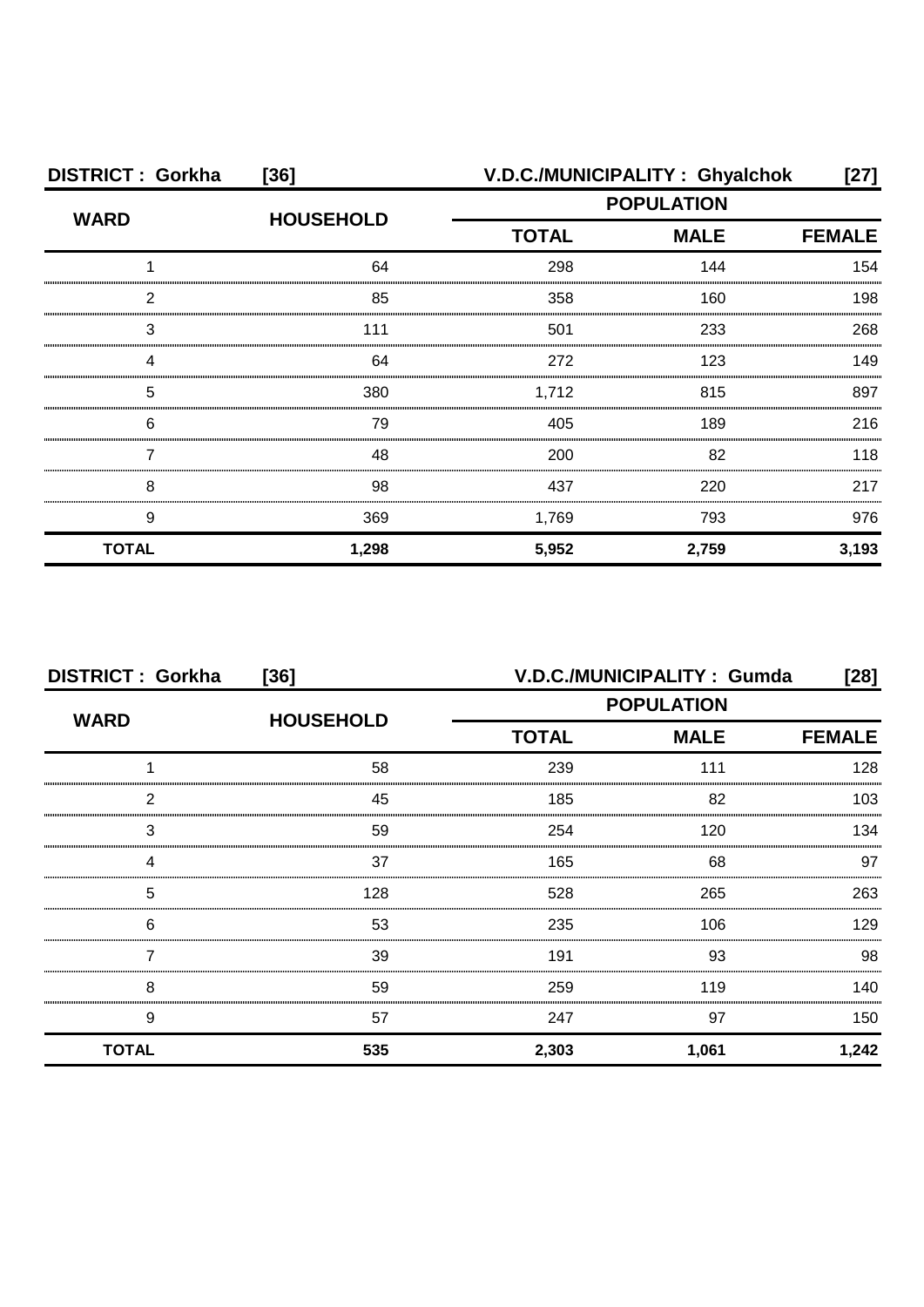| <b>DISTRICT: Gorkha</b> | $[36]$           |                   | V.D.C./MUNICIPALITY: Hansapur | [29]  |
|-------------------------|------------------|-------------------|-------------------------------|-------|
| <b>WARD</b>             | <b>HOUSEHOLD</b> | <b>POPULATION</b> |                               |       |
|                         |                  | <b>TOTAL</b>      | <b>MALE</b>                   |       |
|                         | 110              | 426               | 196                           | 230   |
| 2                       | 90               | 343               | 151                           | 192   |
| 3                       | 112              | 458               | 205                           | 253   |
|                         | 173              | 675               | 306                           | 369   |
| 5                       | 102              | 388               | 194                           | 194   |
| 6                       | 71               | 272               | 114                           | 158   |
|                         | 77               | 322               | 134                           | 188   |
| 8                       | 92               | 361               | 165                           | 196   |
| 9                       | 97               | 413               | 175                           | 238   |
| <b>TOTAL</b>            | 924              | 3,658             | 1,640                         | 2,018 |

| <b>DISTRICT: Gorkha</b><br>[36] |                  |              | V.D.C./MUNICIPALITY : Harmi<br>[30] |               |  |
|---------------------------------|------------------|--------------|-------------------------------------|---------------|--|
| <b>WARD</b>                     | <b>HOUSEHOLD</b> |              | <b>POPULATION</b>                   |               |  |
|                                 |                  | <b>TOTAL</b> | <b>MALE</b>                         | <b>FEMALE</b> |  |
|                                 | 77               | 322          | 137                                 | 185           |  |
| 2                               | 123              | 505          | 204                                 | 301           |  |
| 3                               | 111              | 432          | 191                                 | 241           |  |
|                                 | 52               | 210          | 97                                  | 113           |  |
| 5                               | 85               | 275          | 115                                 | 160           |  |
| 6                               | 121              | 447          | 200                                 | 247           |  |
|                                 | 77               | 310          | 132                                 | 178           |  |
| 8                               | 123              | 410          | 172                                 | 238           |  |
| 9                               | 138              | 539          | 240                                 | 299           |  |
| <b>TOTAL</b>                    | 907              | 3,450        | 1,488                               | 1,962         |  |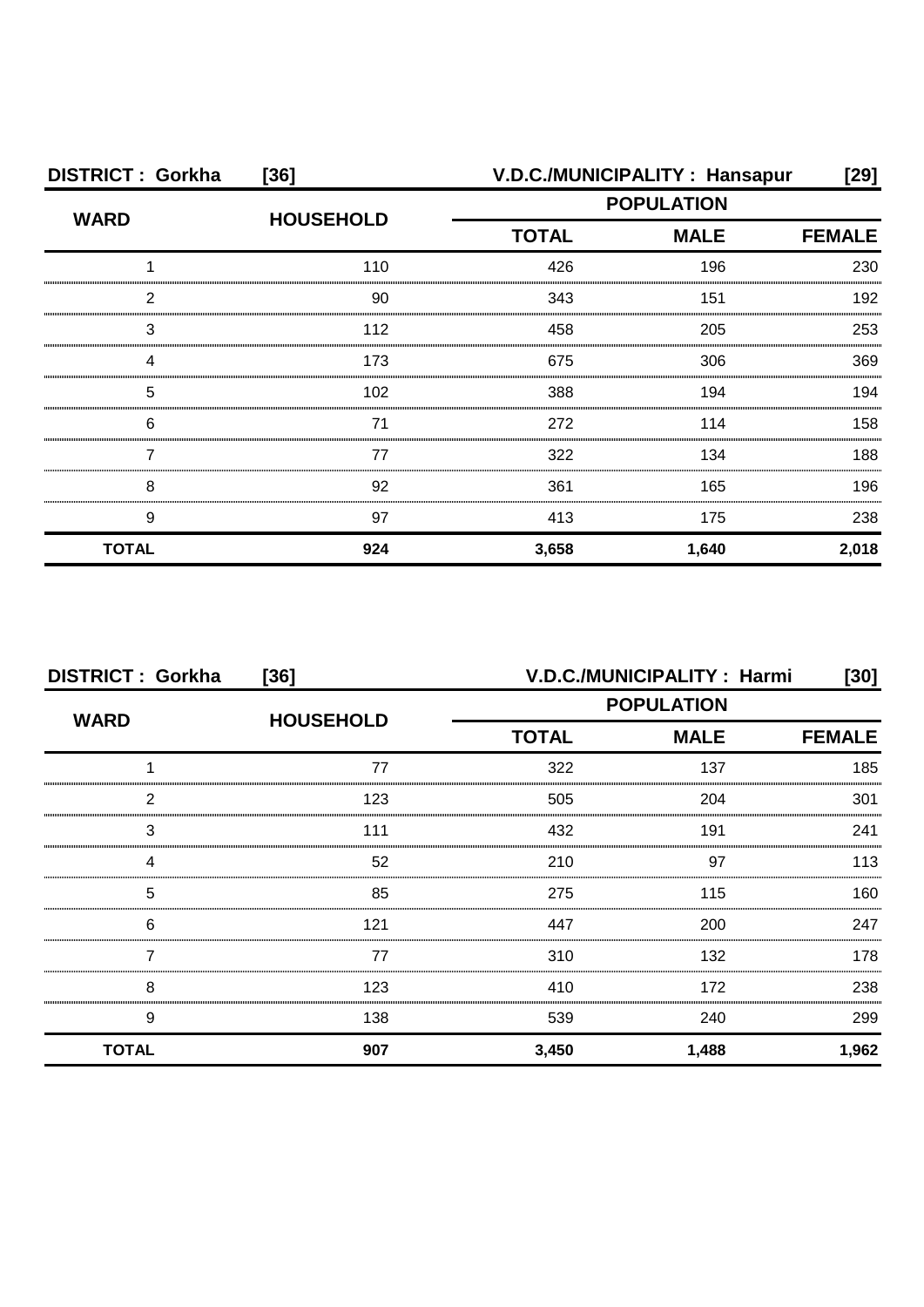| <b>DISTRICT: Gorkha</b> | $[36]$           |                   | V.D.C./MUNICIPALITY: Jaubari | $[31]$        |
|-------------------------|------------------|-------------------|------------------------------|---------------|
| <b>WARD</b>             | <b>HOUSEHOLD</b> | <b>POPULATION</b> |                              |               |
|                         |                  | <b>TOTAL</b>      | <b>MALE</b>                  | <b>FEMALE</b> |
|                         | 34               | 161               | 72                           | 89            |
| 2                       | 65               | 302               | 128                          | 174           |
| З                       | 55               | 223               | 102                          | 121           |
|                         | 122              | 471               | 208                          | 263           |
| 5                       | 179              | 757               | 341                          | 416           |
| 6                       | 84               | 312               | 153                          | 159           |
|                         | 90               | 348               | 147                          | 201           |
| 8                       | 30               | 116               | 54                           | 62            |
| 9                       | 81               | 297               | 133                          | 164           |
| <b>TOTAL</b>            | 740              | 2,987             | 1,338                        | 1,649         |

| <b>DISTRICT: Gorkha</b> | $[36]$           |                   | V.D.C./MUNICIPALITY: Kashigaun | [32]          |
|-------------------------|------------------|-------------------|--------------------------------|---------------|
|                         |                  | <b>POPULATION</b> |                                |               |
| <b>WARD</b>             | <b>HOUSEHOLD</b> | <b>TOTAL</b>      | <b>MALE</b>                    | <b>FEMALE</b> |
|                         | 60               | 276               | 133                            | 143           |
| 2                       | 55               | 248               | 124                            | 124           |
| 3                       | 40               | 156               | 70                             | 86            |
| 4                       | 25               | 109               | 46                             | 63            |
| 5                       | 57               | 248               | 115                            | 133           |
| 6                       | 40               | 170               | 78                             | 92            |
|                         | 37               | 171               | 74                             | 97            |
| 8                       | 48               | 211               | 109                            | 102           |
| 9                       | 52               | 248               | 111                            | 137           |
| <b>TOTAL</b>            | 414              | 1,837             | 860                            | 977           |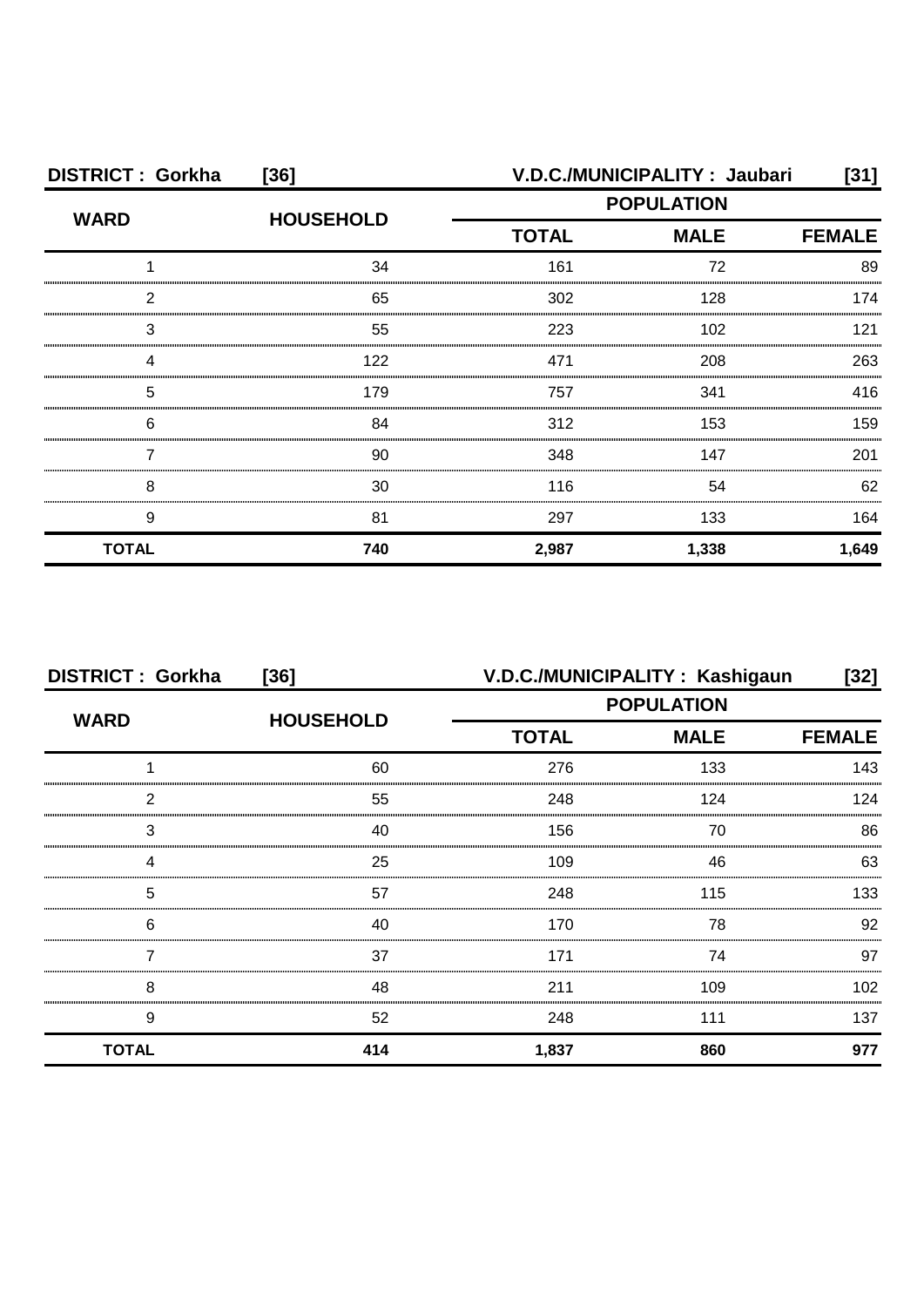| <b>DISTRICT: Gorkha</b> | $[36]$           |                             | V.D.C./MUNICIPALITY: Kerabari | [33]          |
|-------------------------|------------------|-----------------------------|-------------------------------|---------------|
| <b>WARD</b>             | <b>HOUSEHOLD</b> | <b>POPULATION</b>           |                               |               |
|                         |                  | <b>TOTAL</b><br><b>MALE</b> |                               | <b>FEMALE</b> |
|                         | 76               | 304                         | 141                           | 163           |
| 2                       | 88               | 362                         | 164                           | 198           |
| З                       | 45               | 153                         | 57                            | 96            |
|                         | 48               | 206                         | 108                           | 98            |
| 5                       | 56               | 230                         | 103                           | 127           |
| 6                       | 63               | 267                         | 126                           | 141           |
|                         | 72               | 379                         | 181                           | 198           |
| 8                       | 46               | 186                         | 88                            | 98            |
| 9                       | 78               | 353                         | 135                           | 218           |
| <b>TOTAL</b>            | 572              | 2,440                       | 1,103                         | 1,337         |

| <b>DISTRICT: Gorkha</b> | $[36]$           | V.D.C./MUNICIPALITY: Kerauja<br>[34] |                   |               |
|-------------------------|------------------|--------------------------------------|-------------------|---------------|
|                         |                  |                                      | <b>POPULATION</b> |               |
| <b>WARD</b>             | <b>HOUSEHOLD</b> | <b>TOTAL</b>                         | <b>MALE</b>       | <b>FEMALE</b> |
|                         | 85               | 344                                  | 141               | 203           |
| 2                       | 125              | 515                                  | 243               | 272           |
| 3                       | 43               | 207                                  | 90                | 117           |
| Δ                       | 112              | 448                                  | 207               | 241           |
| 5                       | 100              | 441                                  | 197               | 244           |
| 6                       | 116              | 510                                  | 225               | 285           |
|                         | 63               | 261                                  | 118               | 143           |
| 8                       | 74               | 293                                  | 129               | 164           |
| 9                       | 55               | 229                                  | 109               | 120           |
| <b>TOTAL</b>            | 773              | 3,248                                | 1,459             | 1,789         |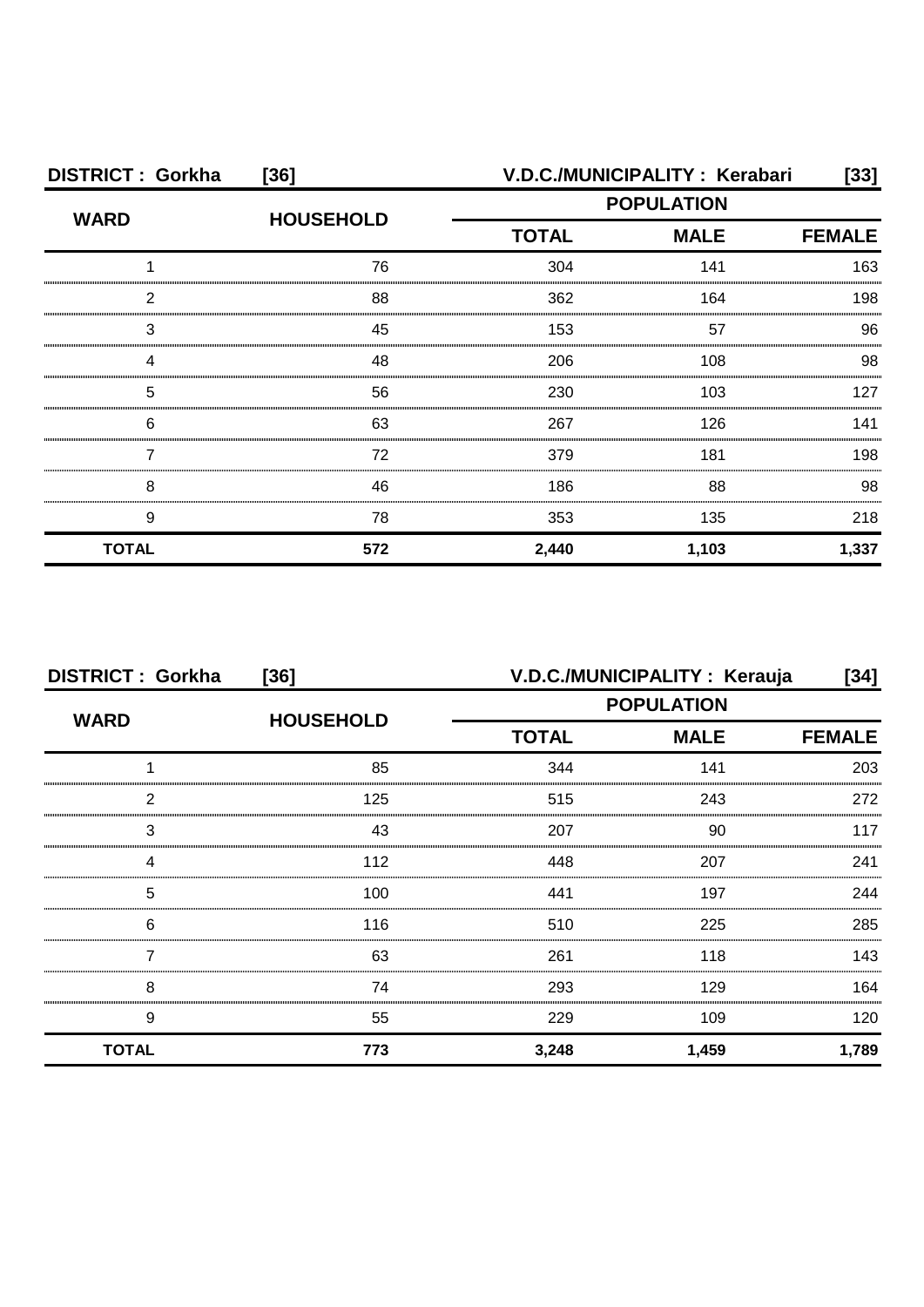| <b>DISTRICT: Gorkha</b> | $[36]$           | V.D.C./MUNICIPALITY: Kharibot<br>[35] |       |               |
|-------------------------|------------------|---------------------------------------|-------|---------------|
| <b>WARD</b>             | <b>HOUSEHOLD</b> | <b>POPULATION</b>                     |       |               |
|                         |                  | <b>TOTAL</b><br><b>MALE</b>           |       | <b>FEMALE</b> |
|                         | 74               | 351                                   | 165   | 186           |
| 2                       | 73               | 339                                   | 160   | 179           |
| З                       | 85               | 438                                   | 202   | 236           |
|                         | 65               | 314                                   | 139   | 175           |
| 5                       | 63               | 268                                   | 119   | 149           |
| 6                       | 46               | 209                                   | 100   | 109           |
|                         | 36               | 137                                   | 73    | 64            |
| 8                       | 42               | 144                                   | 75    | 69            |
| 9                       | 54               | 253                                   | 108   | 145           |
| <b>TOTAL</b>            | 538              | 2,453                                 | 1,141 | 1,312         |

| <b>DISTRICT: Gorkha</b><br>$[36]$ |                  | V.D.C./MUNICIPALITY: Khoplang<br>[36] |             |               |
|-----------------------------------|------------------|---------------------------------------|-------------|---------------|
| <b>WARD</b>                       |                  | <b>POPULATION</b>                     |             |               |
|                                   | <b>HOUSEHOLD</b> | <b>TOTAL</b>                          | <b>MALE</b> | <b>FEMALE</b> |
|                                   | 106              | 353                                   | 154         | 199           |
| っ                                 | 257              | 844                                   | 369         | 475           |
| 3                                 | 87               | 327                                   | 138         | 189           |
|                                   | 265              | 1,022                                 | 420         | 602           |
| 5                                 | 10               | 48                                    | 20          | 28            |
| 6                                 | 141              | 540                                   | 240         | 300           |
|                                   | 89               | 328                                   | 135         | 193           |
| 8                                 | 129              | 479                                   | 214         | 265           |
| 9                                 | 303              | 1,252                                 | 577         | 675           |
| <b>TOTAL</b>                      | 1,387            | 5,193                                 | 2,267       | 2,926         |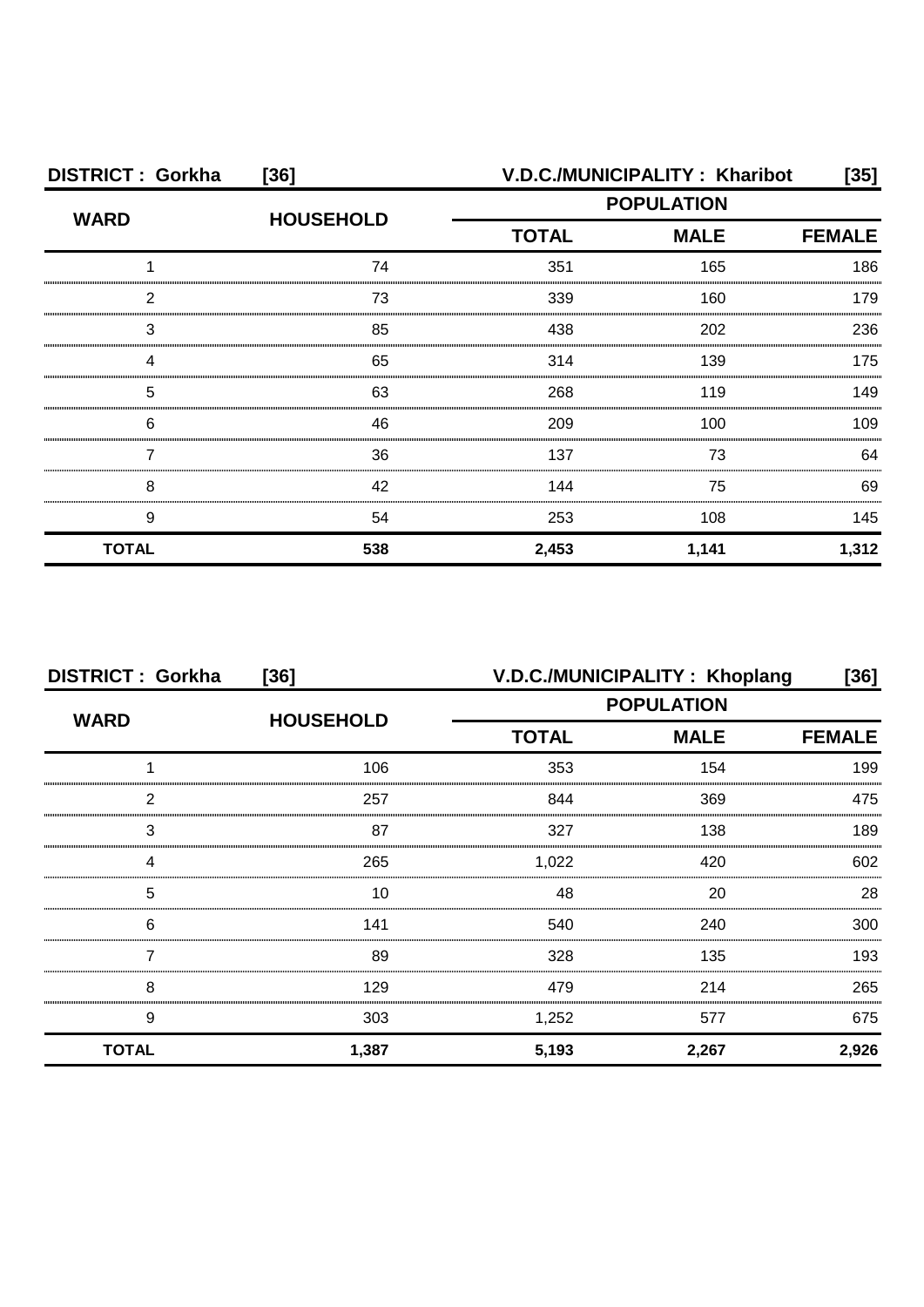| <b>DISTRICT: Gorkha</b> | $[36]$           |                   | V.D.C./MUNICIPALITY : Laprak | $[37]$ |
|-------------------------|------------------|-------------------|------------------------------|--------|
| <b>WARD</b>             | <b>HOUSEHOLD</b> | <b>POPULATION</b> |                              |        |
|                         |                  | <b>TOTAL</b>      | <b>FEMALE</b>                |        |
|                         | 51               | 220               | 101                          | 119    |
| っ                       | 51               | 215               | 85                           | 130    |
| 3                       | 54               | 210               | 105                          | 105    |
|                         | 36               | 144               | 63                           | 81     |
| 5                       | 58               | 218               | 89                           | 129    |
| 6                       | 117              | 453               | 206                          | 247    |
|                         | 51               | 203               | 92                           | 111    |
| 8                       | 62               | 280               | 123                          | 157    |
| 9                       | 49               | 218               | 108                          | 110    |
| <b>TOTAL</b>            | 529              | 2,161             | 972                          | 1,189  |

| <b>DISTRICT: Gorkha</b> | $[36]$           |                   | V.D.C./MUNICIPALITY : Lapu | [38]          |
|-------------------------|------------------|-------------------|----------------------------|---------------|
|                         |                  | <b>POPULATION</b> |                            |               |
| <b>WARD</b>             | <b>HOUSEHOLD</b> | <b>TOTAL</b>      | <b>MALE</b>                | <b>FEMALE</b> |
|                         | 94               | 395               | 178                        | 217           |
| 2                       | 16               | 80                | 36                         |               |
| 3                       | 83               | 287               | 130                        | 157           |
|                         | 38               | 145               | 52                         | 93            |
| 5                       | 29               | 111               | 45                         | 66            |
| 6                       | 72               | 315               | 158                        | 157           |
|                         | 45               | 200               | 86                         | 114           |
| 8                       | 51               | 205               | 86                         | 119           |
| 9                       | 22               | 85                | 31                         | 54            |
| <b>TOTAL</b>            | 450              | 1,823             | 802                        | 1,021         |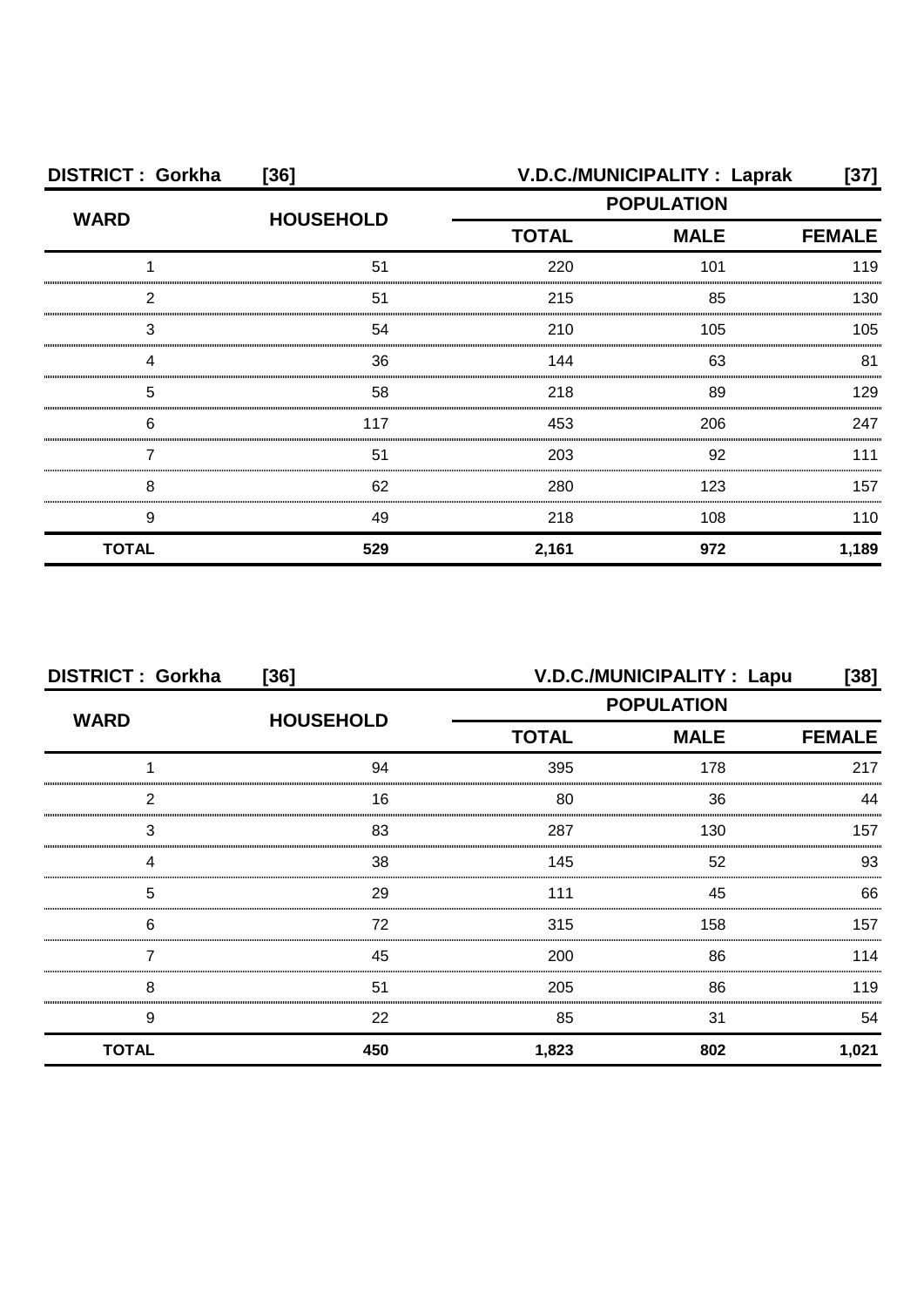| <b>DISTRICT: Gorkha</b> | $[36]$           |                                                  | V.D.C./MUNICIPALITY: Lho | [39]          |
|-------------------------|------------------|--------------------------------------------------|--------------------------|---------------|
| <b>WARD</b>             | <b>HOUSEHOLD</b> | <b>POPULATION</b><br><b>TOTAL</b><br><b>MALE</b> |                          |               |
|                         |                  |                                                  |                          | <b>FEMALE</b> |
|                         | 20               | 73                                               | 35                       | 38            |
| っ                       | 45               | 108                                              | 48                       | 60            |
| 3                       | 35               | 98                                               | 42                       | 56            |
|                         | 32               | 90                                               | 38                       | 52            |
| 5                       | 26               | 62                                               | 29                       | 33            |
| 6                       | 27               | 76                                               | 30                       | 46            |
|                         | 17               | 52                                               | 23                       | 29            |
| 8                       | 24               | 68                                               | 35                       | 33            |
| 9                       | 30               | 84                                               | 40                       | 44            |
| <b>TOTAL</b>            | 256              | 711                                              | 320                      | 391           |

| <b>DISTRICT: Gorkha</b> | $[36]$           |                   | V.D.C./MUNICIPALITY: Makaising | [40]          |
|-------------------------|------------------|-------------------|--------------------------------|---------------|
|                         |                  | <b>POPULATION</b> |                                |               |
| <b>WARD</b>             | <b>HOUSEHOLD</b> | <b>TOTAL</b>      | <b>MALE</b>                    | <b>FEMALE</b> |
|                         | 49               | 262               | 137                            | 125           |
| 2                       | 96               | 417               | 208                            | 209           |
| 3                       | 82               | 382               | 186                            | 196           |
| 4                       | 64               | 263               | 125                            | 138           |
| 5                       | 37               | 137               | 59                             | 78            |
| 6                       | 63               | 237               | 104                            | 133           |
|                         | 46               | 169               | 78                             | 91            |
| 8                       | 40               | 143               | 60                             | 83            |
| 9                       | 75               | 297               | 137                            | 160           |
| <b>TOTAL</b>            | 552              | 2,307             | 1,094                          | 1,213         |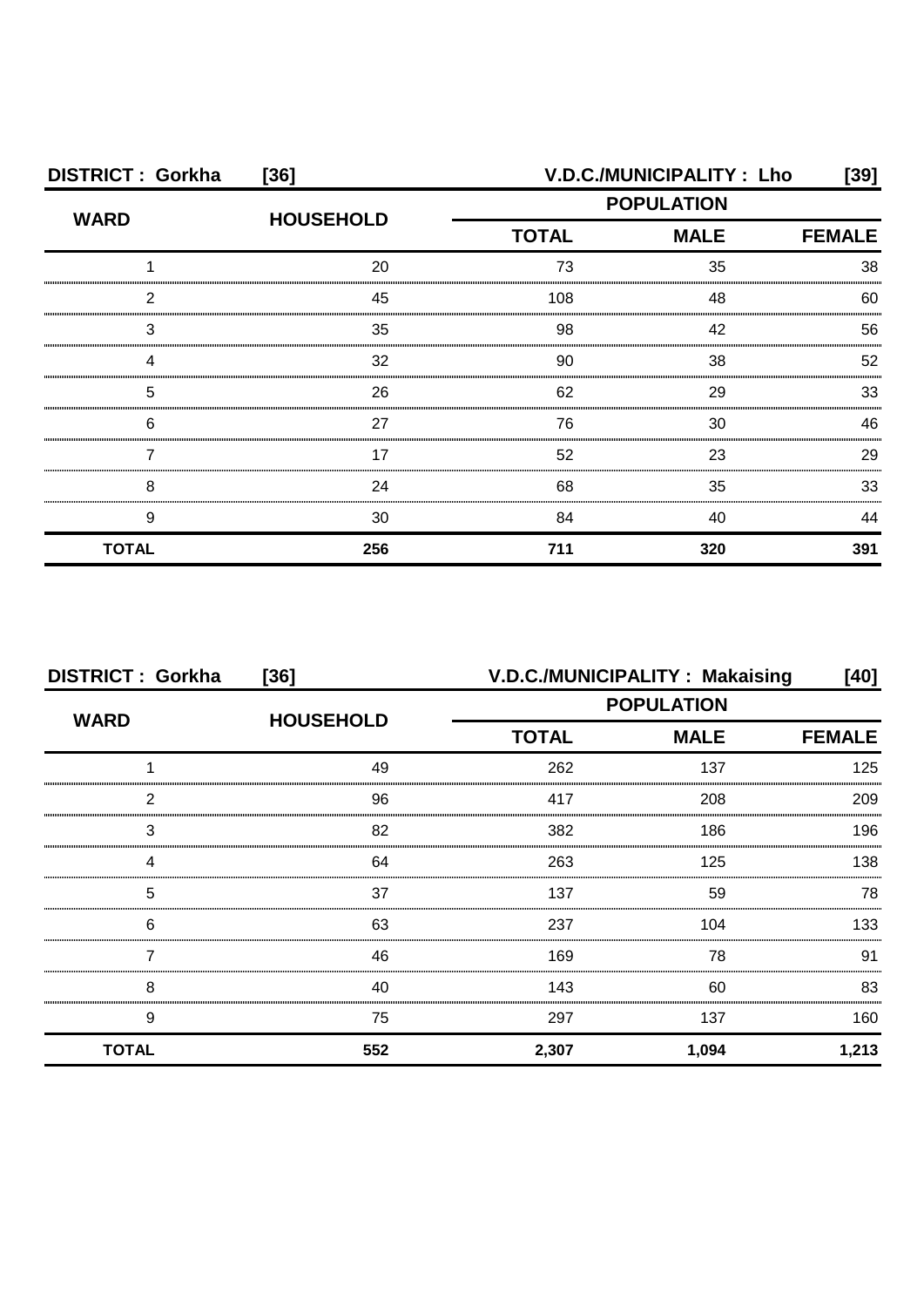| <b>DISTRICT: Gorkha</b> | $[36]$           |              | V.D.C./MUNICIPALITY: Manakamana | [41]          |
|-------------------------|------------------|--------------|---------------------------------|---------------|
| <b>WARD</b>             | <b>HOUSEHOLD</b> |              | <b>POPULATION</b>               |               |
|                         |                  | <b>TOTAL</b> | <b>MALE</b>                     | <b>FEMALE</b> |
|                         | 208              | 922          | 412                             | 510           |
| 2                       | 117              | 554          | 246                             | 308           |
| 3                       | 276              | 1,195        | 595                             | 600           |
|                         | 144              | 664          | 299                             | 365           |
| 5                       | 127              | 542          | 231                             | 311           |
| 6                       | 197              | 829          | 392                             | 437           |
|                         | 105              | 500          | 243                             | 257           |
| 8                       | 126              | 558          | 252                             | 306           |
| 9                       | 92               | 439          | 206                             | 233           |
| <b>TOTAL</b>            | 1,392            | 6,203        | 2,876                           | 3,327         |

| <b>DISTRICT: Gorkha</b><br>$[36]$ |                  | V.D.C./MUNICIPALITY: Manbu<br>[42] |       |               |
|-----------------------------------|------------------|------------------------------------|-------|---------------|
| <b>WARD</b>                       | <b>HOUSEHOLD</b> | <b>POPULATION</b>                  |       |               |
|                                   |                  | <b>TOTAL</b><br><b>MALE</b>        |       | <b>FEMALE</b> |
|                                   | 48               | 223                                | 98    | 125           |
| 2                                 | 130              | 548                                | 240   | 308           |
| 3                                 | 209              | 891                                | 409   | 482           |
|                                   | 135              | 586                                | 255   | 331           |
| 5                                 | 165              | 652                                | 305   | 347           |
| 6                                 | 237              | 971                                | 432   | 539           |
|                                   | 160              | 792                                | 358   | 434           |
| 8                                 | 158              | 665                                | 303   | 362           |
| 9                                 | 146              | 688                                | 292   | 396           |
| <b>TOTAL</b>                      | 1,388            | 6,016                              | 2,692 | 3,324         |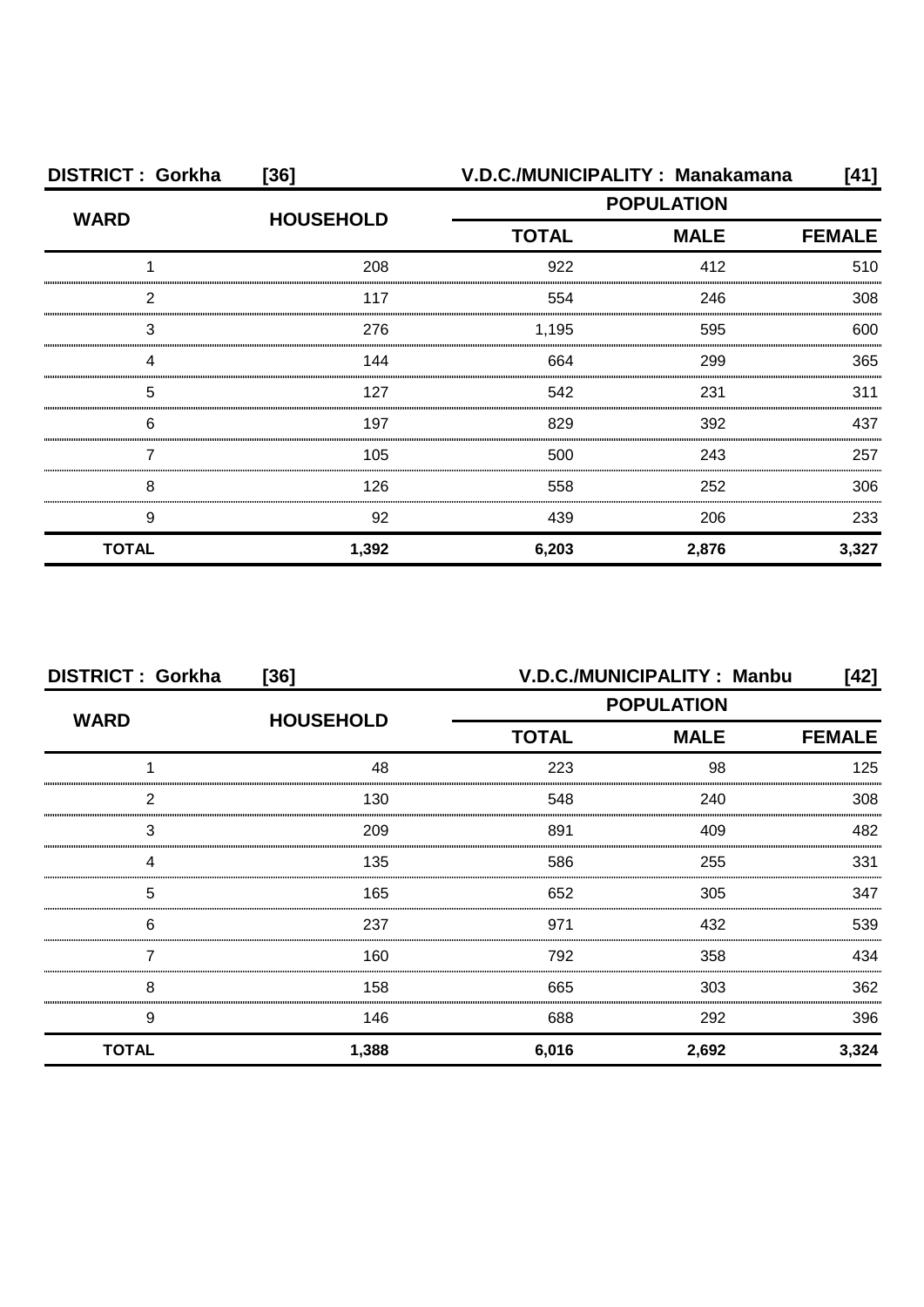| <b>DISTRICT: Gorkha</b> | $[36]$           |                                                  | V.D.C./MUNICIPALITY : Masel | [43]          |
|-------------------------|------------------|--------------------------------------------------|-----------------------------|---------------|
| <b>WARD</b>             | <b>HOUSEHOLD</b> | <b>POPULATION</b><br><b>TOTAL</b><br><b>MALE</b> |                             |               |
|                         |                  |                                                  |                             | <b>FEMALE</b> |
|                         | 152              | 586                                              | 251                         | 335           |
| 2                       | 87               | 324                                              | 124                         | 200           |
| 3                       | 151              | 631                                              | 266                         | 365           |
|                         | 92               | 352                                              | 168                         | 184           |
| 5                       | 90               | 340                                              | 142                         | 198           |
| 6                       | 103              | 364                                              | 135                         | 229           |
|                         | 71               | 263                                              | 104                         | 159           |
| 8                       | 69               | 263                                              | 125                         | 138           |
| 9                       | 200              | 704                                              | 278                         | 426           |
| <b>TOTAL</b>            | 1,015            | 3,827                                            | 1,593                       | 2,234         |

| <b>DISTRICT: Gorkha</b> | $[36]$           | V.D.C./MUNICIPALITY: Muchhok<br>[44] |             |               |
|-------------------------|------------------|--------------------------------------|-------------|---------------|
|                         |                  | <b>POPULATION</b>                    |             |               |
| <b>WARD</b>             | <b>HOUSEHOLD</b> | <b>TOTAL</b>                         | <b>MALE</b> | <b>FEMALE</b> |
|                         | 142              | 625                                  | 277         | 348           |
| 2                       | 131              | 518                                  | 237         | 281           |
| 3                       | 103              | 457                                  | 227         | 230           |
| Δ                       | 54               | 201                                  | 95          | 106           |
| 5                       | 118              | 464                                  | 203         | 261           |
| 6                       | 107              | 407                                  | 199         | 208           |
|                         | 88               | 361                                  | 162         | 199           |
| 8                       | 63               | 307                                  | 149         | 158           |
| 9                       | 93               | 439                                  | 188         | 251           |
| <b>TOTAL</b>            | 899              | 3,779                                | 1,737       | 2,042         |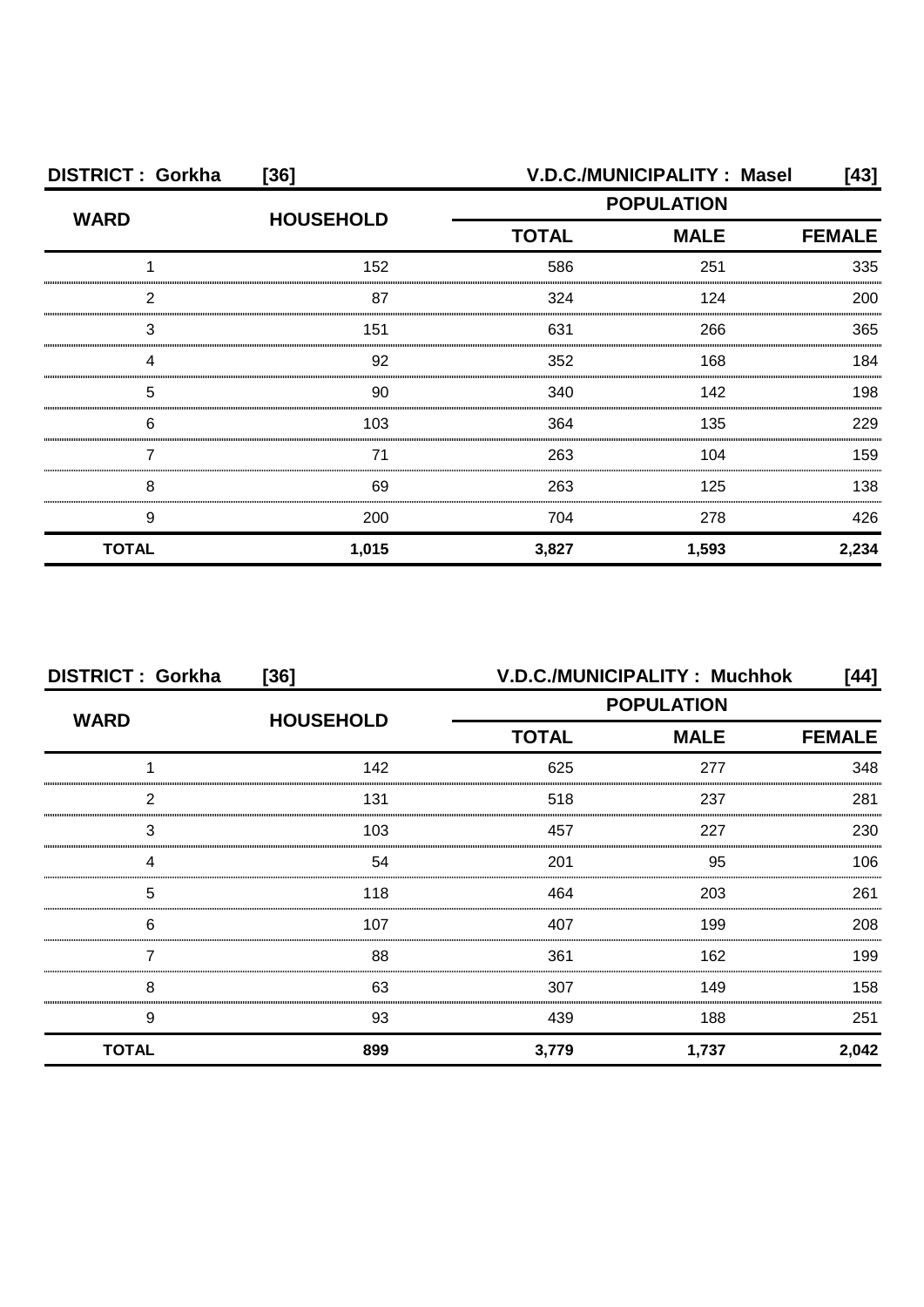| <b>DISTRICT: Gorkha</b> | $[36]$           | V.D.C./MUNICIPALITY: Namjung<br>[45] |       |               |
|-------------------------|------------------|--------------------------------------|-------|---------------|
| <b>WARD</b>             | <b>HOUSEHOLD</b> | <b>POPULATION</b>                    |       |               |
|                         |                  | <b>TOTAL</b><br><b>MALE</b>          |       | <b>FEMALE</b> |
|                         | 120              | 466                                  | 208   | 258           |
| 2                       | 129              | 493                                  | 222   | 271           |
| 3                       | 80               | 293                                  | 121   | 172           |
|                         | 44               | 132                                  | 53    | 79            |
| 5                       | 125              | 443                                  | 202   | 241           |
| 6                       | 79               | 286                                  | 132   | 154           |
|                         | 57               | 234                                  | 94    | 140           |
| 8                       | 80               | 313                                  | 147   | 166           |
| 9                       | 95               | 395                                  | 160   | 235           |
| <b>TOTAL</b>            | 809              | 3,055                                | 1,339 | 1,716         |

| <b>DISTRICT: Gorkha</b> | $[36]$           |              | V.D.C./MUNICIPALITY: Nareshwor | [46]          |
|-------------------------|------------------|--------------|--------------------------------|---------------|
| <b>WARD</b>             |                  |              | <b>POPULATION</b>              |               |
|                         | <b>HOUSEHOLD</b> | <b>TOTAL</b> | <b>MALE</b>                    | <b>FEMALE</b> |
|                         | 129              | 471          | 218                            | 253           |
| 2                       | 66               | 223          | 89                             | 134           |
| 3                       | 113              | 378          | 153                            | 225           |
| 4                       | 137              | 509          | 220                            | 289           |
| 5                       | 126              | 457          | 181                            | 276           |
| 6                       | 116              | 454          | 197                            | 257           |
|                         | 102              | 401          | 178                            | 223           |
| 8                       | 86               | 286          | 111                            | 175           |
| 9                       | 151              | 513          | 216                            | 297           |
| <b>TOTAL</b>            | 1,026            | 3,692        | 1,563                          | 2,129         |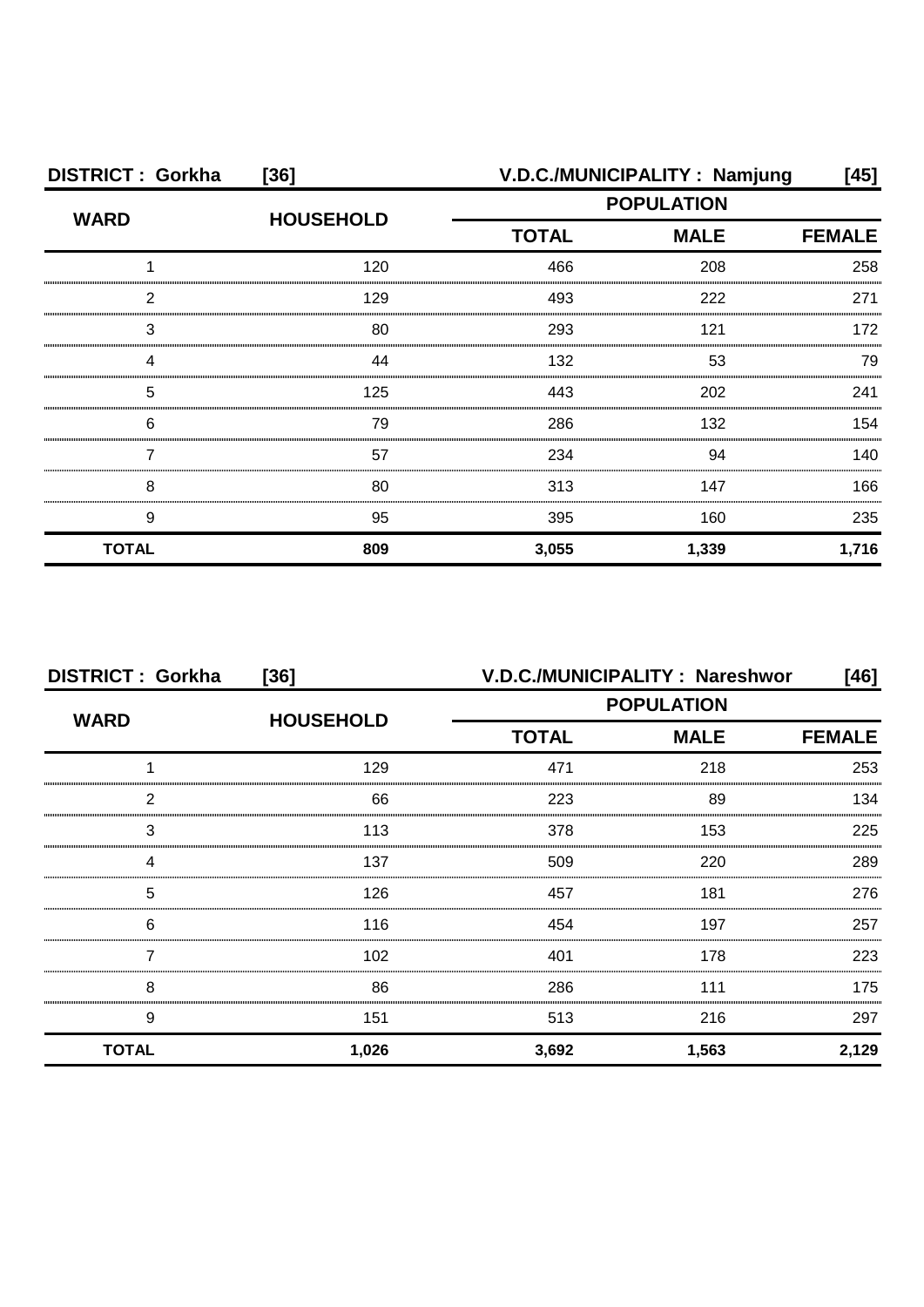| <b>DISTRICT: Gorkha</b> | $[36]$           |                             | V.D.C./MUNICIPALITY: Palungtar | [47]          |
|-------------------------|------------------|-----------------------------|--------------------------------|---------------|
| <b>WARD</b>             | <b>HOUSEHOLD</b> |                             | <b>POPULATION</b>              |               |
|                         |                  | <b>TOTAL</b><br><b>MALE</b> |                                | <b>FEMALE</b> |
|                         | 169              | 684                         | 294                            | 390           |
| າ                       | 262              | 1,093                       | 454                            | 639           |
| 3                       | 55               | 240                         | 93                             | 147           |
|                         | 147              | 563                         | 240                            | 323           |
| 5                       | 72               | 239                         | 99                             | 140           |
| 6                       | 108              | 392                         | 167                            | 225           |
|                         | 232              | 839                         | 370                            | 469           |
| 8                       | 153              | 585                         | 236                            | 349           |
| 9                       | 910              | 3,508                       | 1,507                          | 2,001         |
| <b>TOTAL</b>            | 2,108            | 8,143                       | 3,460                          | 4,683         |

| <b>DISTRICT: Gorkha</b> | $[36]$           | V.D.C./MUNICIPALITY: Panchkhuwa Deurali |                   | [48]          |  |
|-------------------------|------------------|-----------------------------------------|-------------------|---------------|--|
| <b>WARD</b>             | <b>HOUSEHOLD</b> |                                         | <b>POPULATION</b> |               |  |
|                         |                  | <b>TOTAL</b>                            | <b>MALE</b>       | <b>FEMALE</b> |  |
|                         | 62               | 261                                     | 112               | 149           |  |
| っ                       | 57               | 187                                     | 78                | 109           |  |
| 3                       | 53               | 206                                     | 79                | 127           |  |
|                         | 44               | 167                                     | 76                | 91            |  |
| 5                       | 102              | 392                                     | 170               | 222           |  |
| 6                       | 63               | 281                                     | 113               | 168           |  |
|                         | 42               | 182                                     | 81                | 101           |  |
| 8                       | 52               | 198                                     | 83                | 115           |  |
| 9                       | 55               | 237                                     | 103               | 134           |  |
| <b>TOTAL</b>            | 530              | 2,111                                   | 895               | 1,216         |  |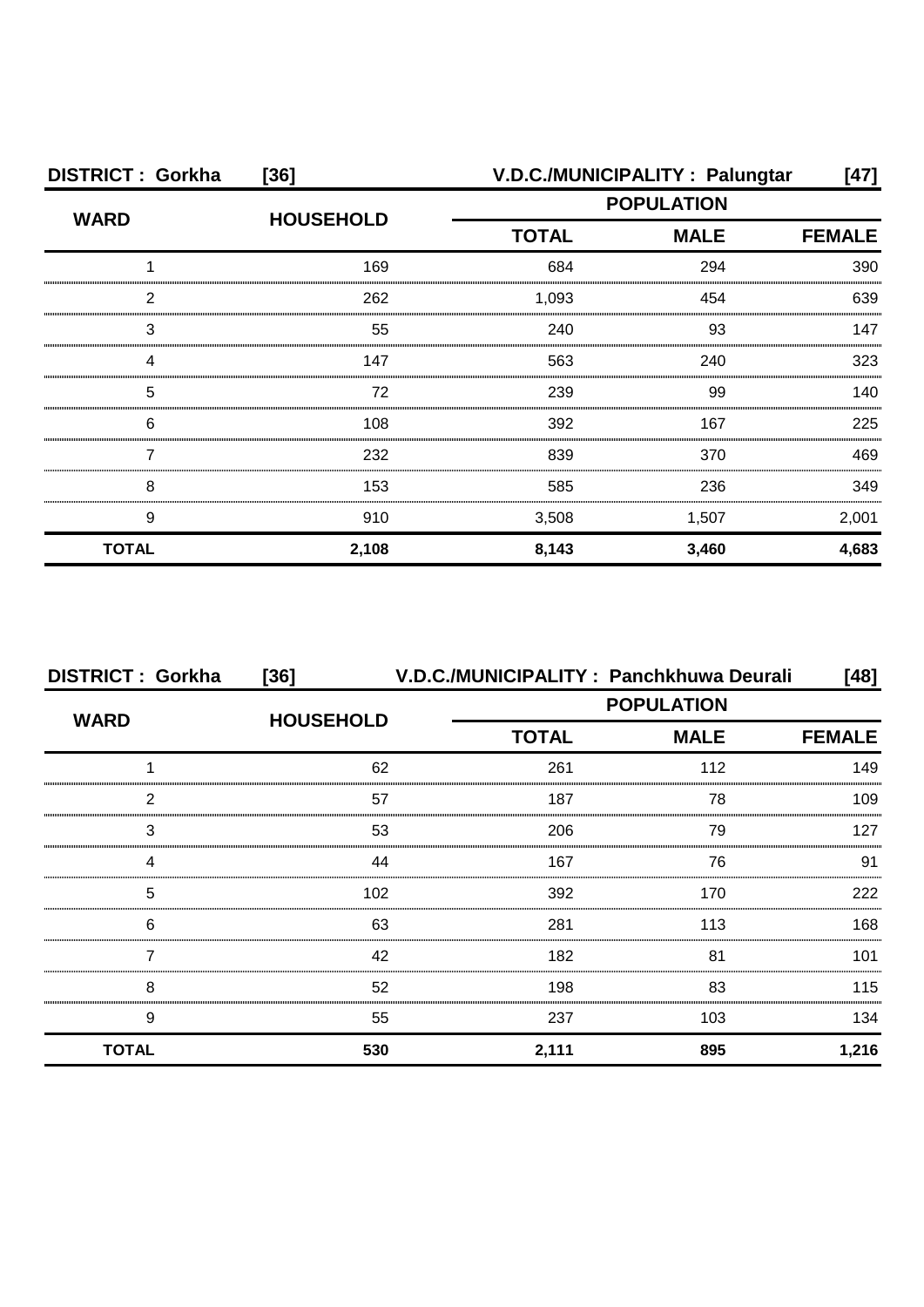| <b>DISTRICT: Gorkha</b> | $[36]$           |                             | V.D.C./MUNICIPALITY: Pandrung | [49]          |
|-------------------------|------------------|-----------------------------|-------------------------------|---------------|
| <b>WARD</b>             | <b>HOUSEHOLD</b> | <b>POPULATION</b>           |                               |               |
|                         |                  | <b>TOTAL</b><br><b>MALE</b> |                               | <b>FEMALE</b> |
|                         | 83               | 300                         | 128                           | 172           |
| っ                       | 50               | 173                         | 73                            | 100           |
| 3                       | 82               | 291                         | 134                           | 157           |
|                         | 69               | 260                         | 113                           | 147           |
| 5                       | 102              | 422                         | 203                           | 219           |
| 6                       | 54               | 196                         | 83                            | 113           |
|                         | 68               | 264                         | 116                           | 148           |
| 8                       | 57               | 242                         | 103                           | 139           |
| 9                       | 99               | 376                         | 149                           | 227           |
| <b>TOTAL</b>            | 664              | 2,524                       | 1,102                         | 1,422         |

| <b>DISTRICT: Gorkha</b> | $[36]$           |                   | V.D.C./MUNICIPALITY: Gorkha Municipality | [50]          |
|-------------------------|------------------|-------------------|------------------------------------------|---------------|
| <b>WARD</b>             | <b>HOUSEHOLD</b> | <b>POPULATION</b> |                                          |               |
|                         |                  | <b>TOTAL</b>      | <b>MALE</b>                              | <b>FEMALE</b> |
|                         | 665              | 2,472             | 1,162                                    | 1,310         |
| 2                       | 919              | 3,157             | 1,415                                    | 1,742         |
| 3                       | 1,411            | 4,577             | 2,190                                    | 2,387         |
|                         | 663              | 2,851             | 1,271                                    | 1,580         |
| 5                       | 431              | 1,677             | 719                                      | 958           |
| 6                       | 1,164            | 3,889             | 1,748                                    | 2,141         |
|                         | 434              | 1.669             | 750                                      | 919           |
| 8                       | 989              | 3,769             | 1,689                                    | 2,080         |
| 9                       | 705              | 2,750             | 1,245                                    | 1,505         |
| 10                      | 735              | 2,921             | 1,282                                    | 1,639         |
| 11                      | 677              | 2,741             | 1,242                                    | 1,499         |
| <b>TOTAL</b>            | 8,793            | 32,473            | 14,713                                   | 17,760        |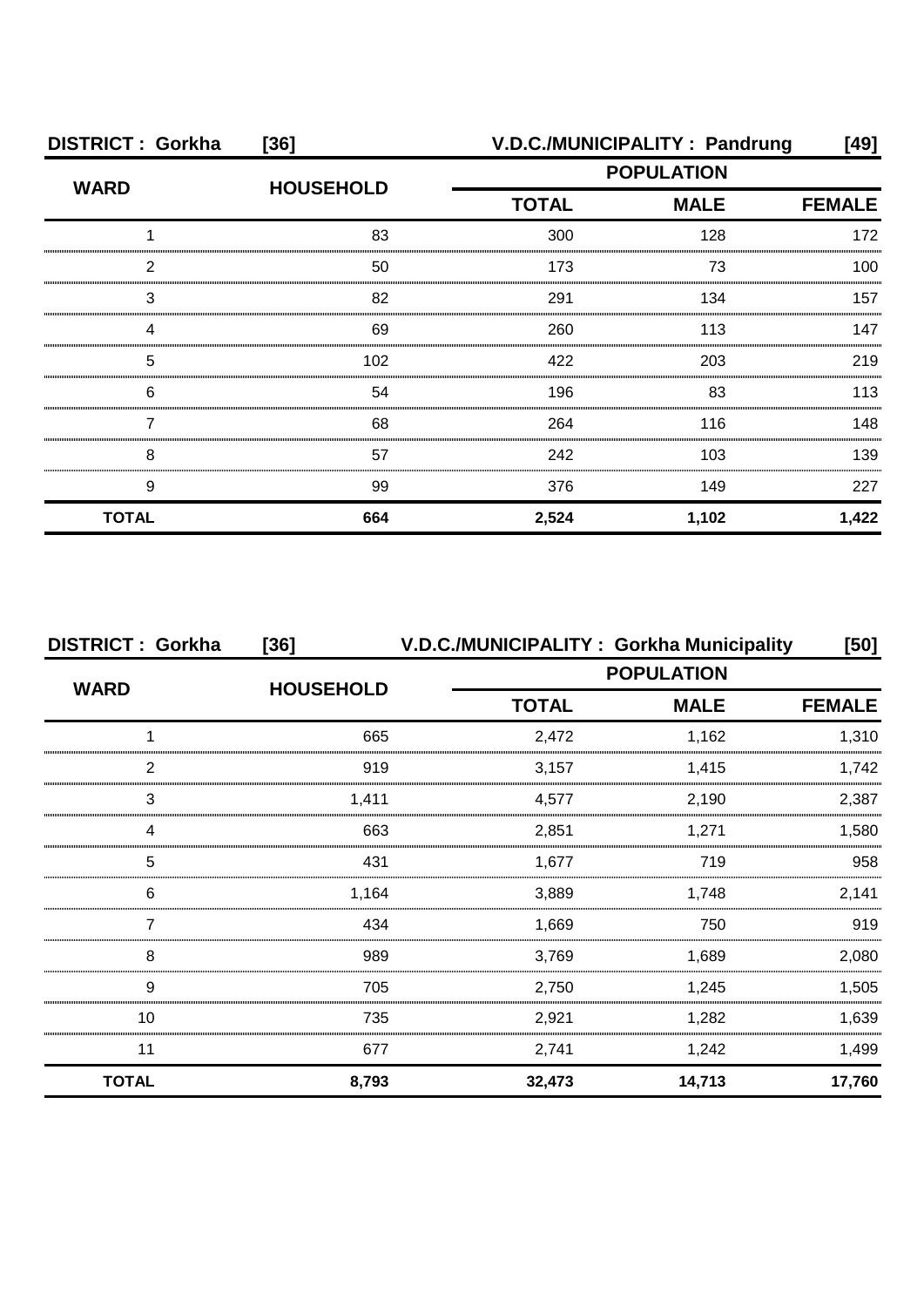| <b>DISTRICT: Gorkha</b> | $[36]$           |                   | V.D.C./MUNICIPALITY: Prok | [51]          |
|-------------------------|------------------|-------------------|---------------------------|---------------|
| <b>WARD</b>             | <b>HOUSEHOLD</b> | <b>POPULATION</b> |                           |               |
|                         |                  | <b>TOTAL</b>      | <b>MALE</b>               | <b>FEMALE</b> |
|                         | 31               | 88                | 36                        | 52            |
| 2                       | 24               | 64                | 31                        | 33            |
| 3                       | 20               | 59                | 23                        | 36            |
|                         | 24               | 84                | 41                        | 43            |
| 5                       | 17               | 58                | 24                        | 34            |
| 6                       | 23               | 69                | 28                        | 41            |
|                         | 20               | 59                | 32                        | 27            |
| 8                       | 14               | 54                | 34                        | 20            |
| 9                       | 14               | 40                | 24                        | 16            |
| <b>TOTAL</b>            | 187              | 575               | 273                       | 302           |

| <b>DISTRICT: Gorkha</b> | $[36]$           |              | V.D.C./MUNICIPALITY: Samagaun | $[52]$        |
|-------------------------|------------------|--------------|-------------------------------|---------------|
| <b>WARD</b>             |                  |              | <b>POPULATION</b>             |               |
|                         | <b>HOUSEHOLD</b> | <b>TOTAL</b> | <b>MALE</b>                   | <b>FEMALE</b> |
|                         | 25               | 97           | 46                            | 51            |
| 2                       | 16               | 56           | 25                            | 31            |
| 3                       | 24               | 98           | 45                            | 53            |
|                         | 26               | 91           | 38                            | 53            |
| 5                       | 25               | 102          | 50                            | 52            |
| 6                       | 44               | 57           | 24                            | 33            |
|                         | 17               | 46           | 20                            | 26            |
| 8                       |                  | 31           | 16                            | 15            |
| 9                       | 9                | 26           | 17                            | 9             |
| <b>TOTAL</b>            | 197              | 604          | 281                           | 323           |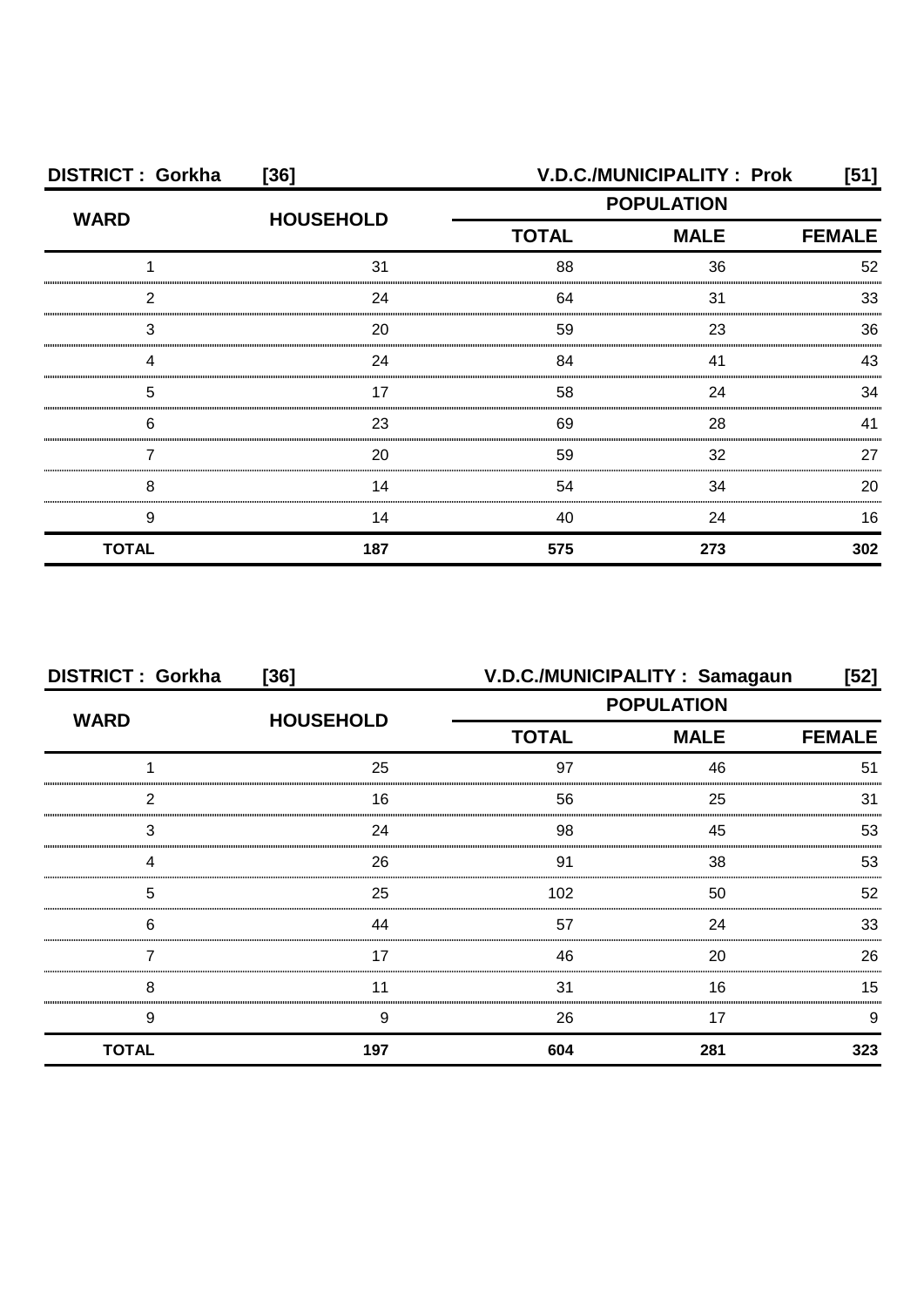| <b>DISTRICT: Gorkha</b> | $[36]$           |                   | V.D.C./MUNICIPALITY: Saurpani | [53]  |
|-------------------------|------------------|-------------------|-------------------------------|-------|
| <b>WARD</b>             | <b>HOUSEHOLD</b> | <b>POPULATION</b> |                               |       |
|                         |                  | <b>TOTAL</b>      | <b>FEMALE</b>                 |       |
|                         | 131              | 568               | 270                           | 298   |
| 2                       | 99               | 375               | 161                           | 214   |
| 3                       | 189              | 718               | 321                           | 397   |
|                         | 213              | 944               | 411                           | 533   |
| 5                       | 100              | 430               | 203                           | 227   |
| 6                       | 104              | 525               | 226                           | 299   |
|                         | 137              | 623               | 267                           | 356   |
| 8                       | 197              | 964               | 417                           | 547   |
| 9                       | 155              | 811               | 338                           | 473   |
| <b>TOTAL</b>            | 1,325            | 5,958             | 2,614                         | 3,344 |

| <b>DISTRICT: Gorkha</b> | $[36]$           |              | V.D.C./MUNICIPALITY: Shreenathkot | $[54]$        |
|-------------------------|------------------|--------------|-----------------------------------|---------------|
| <b>WARD</b>             | <b>HOUSEHOLD</b> |              | <b>POPULATION</b>                 |               |
|                         |                  | <b>TOTAL</b> | <b>MALE</b>                       | <b>FEMALE</b> |
|                         | 42               | 198          | 88                                | 110           |
| 2                       | 119              | 505          | 230                               | 275           |
| 3                       | 92               | 362          | 152                               | 210           |
| Δ                       | 64               | 240          | 97                                | 143           |
| 5                       | 70               | 274          | 128                               | 146           |
| 6                       | 54               | 219          | .91                               | 128           |
|                         | 81               | 273          | 114                               | 159           |
| 8                       | 108              | 496          | 221                               | 275           |
| 9                       | 141              | 580          | 275                               | 305           |
| <b>TOTAL</b>            | 771              | 3,147        | 1,396                             | 1,751         |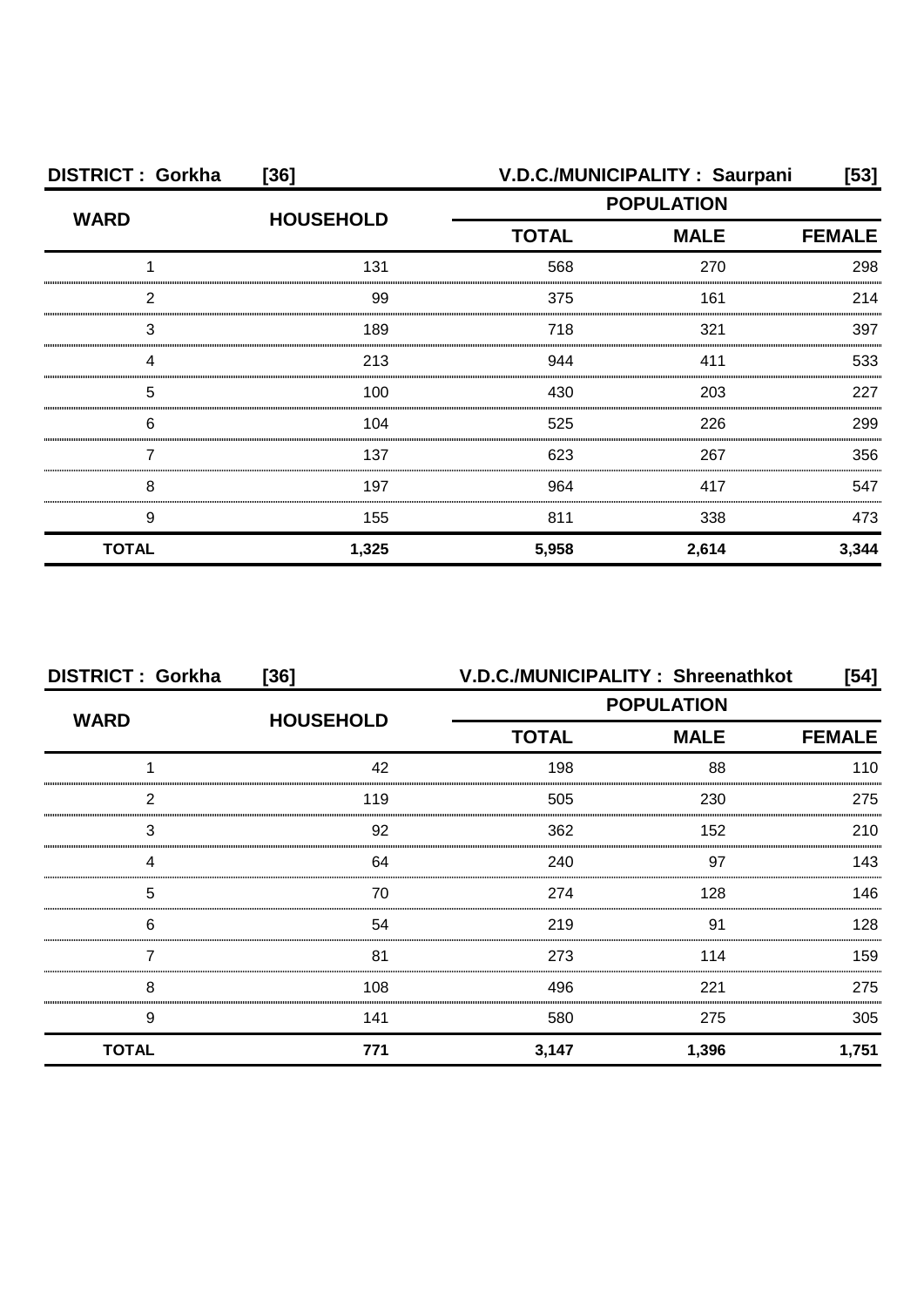| <b>DISTRICT: Gorkha</b> | $[36]$           |                                                  | V.D.C./MUNICIPALITY: Simjung | [55]          |
|-------------------------|------------------|--------------------------------------------------|------------------------------|---------------|
| <b>WARD</b>             | <b>HOUSEHOLD</b> | <b>POPULATION</b><br><b>TOTAL</b><br><b>MALE</b> |                              |               |
|                         |                  |                                                  |                              | <b>FEMALE</b> |
|                         | 54               | 312                                              | 148                          | 164           |
| っ                       | 67               | 328                                              | 150                          | 178           |
| З                       | 87               | 398                                              | 202                          | 196           |
|                         | 155              | 543                                              | 250                          | 293           |
| 5                       | 134              | 495                                              | 236                          | 259           |
| 6                       | 78               | 356                                              | 159                          | 197           |
|                         | 101              | 493                                              | 227                          | 266           |
| 8                       | 77               | 379                                              | 175                          | 204           |
| 9                       | 88               | 411                                              | 190                          | 221           |
| <b>TOTAL</b>            | 841              | 3,715                                            | 1,737                        | 1,978         |

| <b>DISTRICT: Gorkha</b> | $[36]$           |              | <b>V.D.C./MUNICIPALITY: Sirdibas</b> | [56]          |
|-------------------------|------------------|--------------|--------------------------------------|---------------|
|                         |                  |              | <b>POPULATION</b>                    |               |
| <b>WARD</b>             | <b>HOUSEHOLD</b> | <b>TOTAL</b> | <b>MALE</b>                          | <b>FEMALE</b> |
|                         | 60               | 237          | 117                                  | 120           |
| 2                       | 61               | 287          | 133                                  | 154           |
| 3                       | 33               | 174          | 82                                   | 92            |
|                         | 35               | 171          | 77                                   | 94            |
| 5                       | 47               | 212          | .91                                  | 121           |
| 6                       | 39               | 155          | 68                                   | 87            |
|                         | 117              | 529          | 252                                  | 277           |
| 8                       | 89               | 357          | 178                                  | 179           |
| 9                       | 91               | 388          | 173                                  | 215           |
| <b>TOTAL</b>            | 572              | 2,510        | 1,171                                | 1,339         |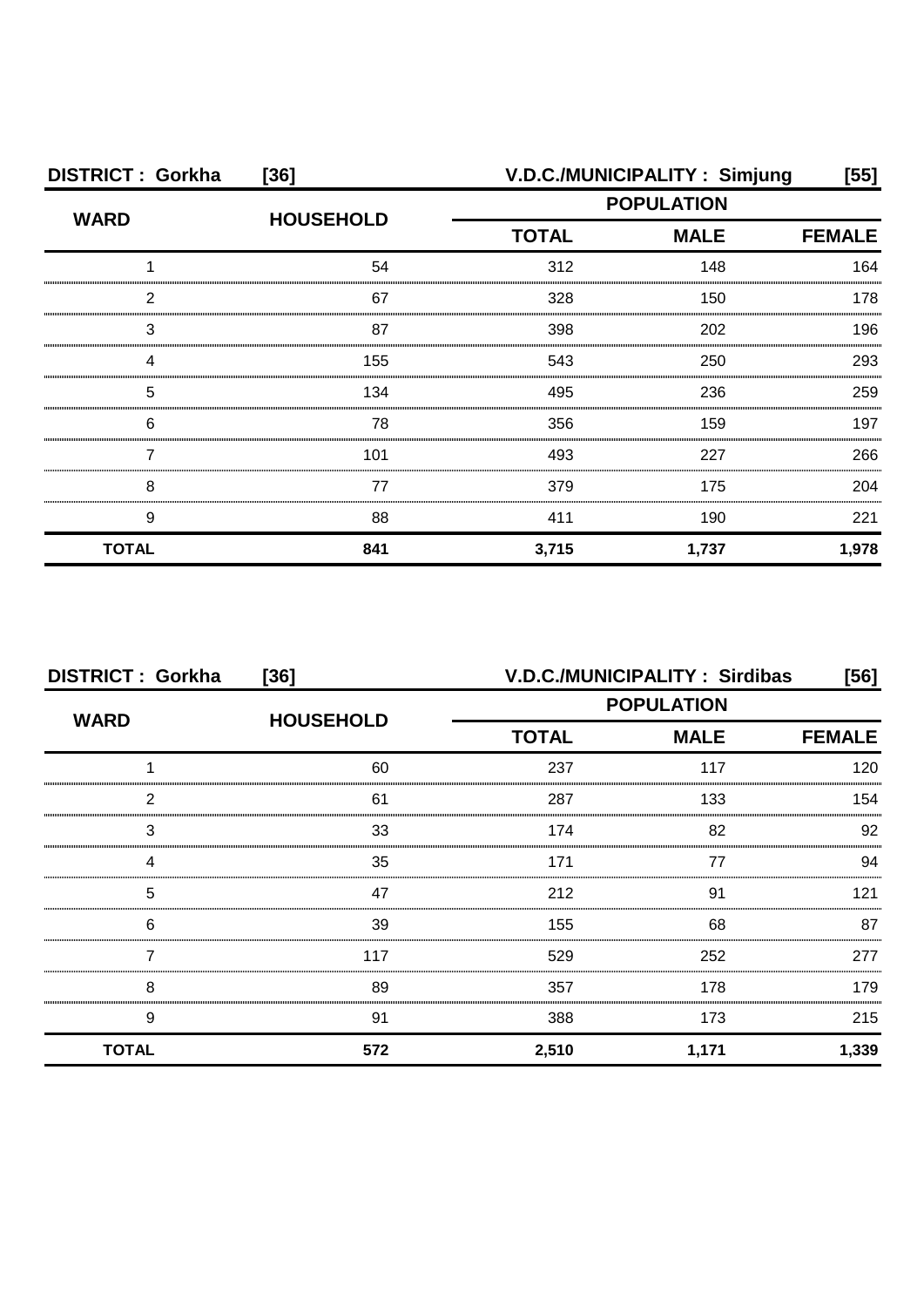| <b>DISTRICT: Gorkha</b> | $[36]$           |                   | V.D.C./MUNICIPALITY: Swara | [57]          |
|-------------------------|------------------|-------------------|----------------------------|---------------|
| <b>WARD</b>             | <b>HOUSEHOLD</b> | <b>POPULATION</b> |                            |               |
|                         |                  | <b>TOTAL</b>      | <b>MALE</b>                | <b>FEMALE</b> |
|                         | 81               | 397               | 180                        | 217           |
| っ                       | 36               | 168               | 82                         | 86            |
| З                       | 62               | 344               | 158                        | 186           |
|                         | 108              | 506               | 221                        | 285           |
| 5                       | 124              | 569               | 254                        | 315           |
| 6                       | 142              | 709               | 318                        | 391           |
|                         | 67               | 271               | 119                        | 152           |
| 8                       | 90               | 402               | 174                        | 228           |
| 9                       | 75               | 347               | 159                        | 188           |
| <b>TOTAL</b>            | 785              | 3,713             | 1,665                      | 2,048         |

| <b>DISTRICT: Gorkha</b><br>$[36]$ |                  | V.D.C./MUNICIPALITY: Taklung<br>[58] |                   |               |
|-----------------------------------|------------------|--------------------------------------|-------------------|---------------|
| <b>WARD</b>                       |                  |                                      | <b>POPULATION</b> |               |
|                                   | <b>HOUSEHOLD</b> | <b>TOTAL</b><br><b>MALE</b>          |                   | <b>FEMALE</b> |
|                                   | 158              | 750                                  | 346               | 404           |
| っ                                 | 72               | 349                                  | 161               | 188           |
| 3                                 | 326              | 1,398                                | 595               | 803           |
|                                   | 73               | 289                                  | 123               | 166           |
| 5                                 | 115              | 541                                  | 254               | 287           |
| 6                                 | 80               | 380                                  | 186               | 194           |
|                                   | 80               | 340                                  | 136               | 204           |
| 8                                 | 80               | 376                                  | 159               | 217           |
| 9                                 | 137              | 605                                  | 272               | 333           |
| <b>TOTAL</b>                      | 1,121            | 5,028                                | 2,232             | 2,796         |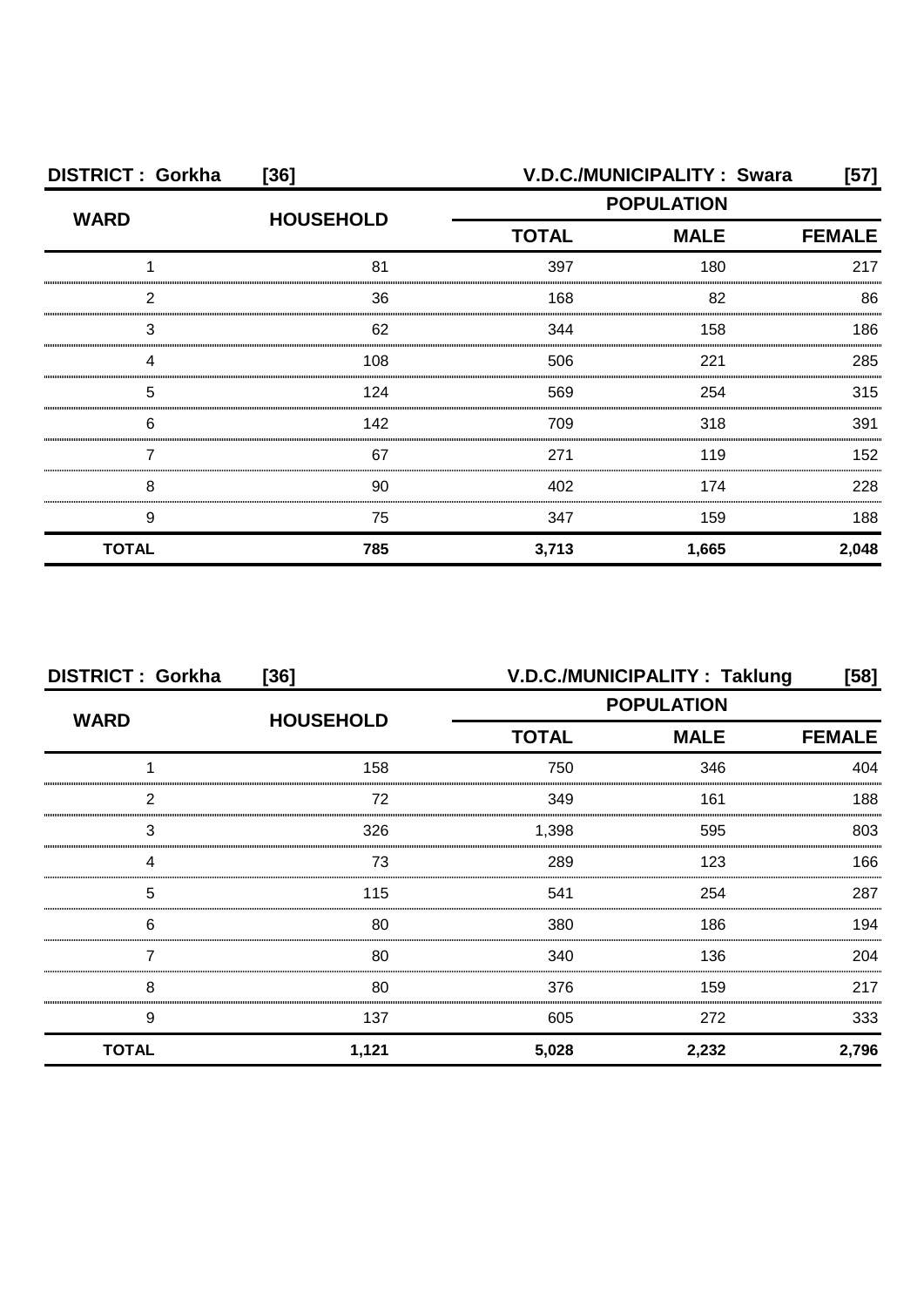| <b>DISTRICT: Gorkha</b> | $[36]$           | V.D.C./MUNICIPALITY: Takukot<br>[59]             |       |               |
|-------------------------|------------------|--------------------------------------------------|-------|---------------|
| <b>WARD</b>             | <b>HOUSEHOLD</b> | <b>POPULATION</b><br><b>TOTAL</b><br><b>MALE</b> |       |               |
|                         |                  |                                                  |       | <b>FEMALE</b> |
|                         | 138              | 569                                              | 222   | 347           |
| 2                       | 73               | 293                                              | 132   | 161           |
| З                       | 102              | 462                                              | 172   | 290           |
|                         | 40               | 158                                              | 67    | 91            |
| 5                       | 105              | 434                                              | 200   | 234           |
| 6                       | 84               | 307                                              | 123   | 184           |
|                         | 64               | 240                                              | 104   | 136           |
| 8                       | 208              | 970                                              | 449   | 521           |
| 9                       | 88               | 436                                              | 196   | 240           |
| <b>TOTAL</b>            | 902              | 3,869                                            | 1,665 | 2,204         |

| <b>DISTRICT: Gorkha</b> | $[36]$           |              | V.D.C./MUNICIPALITY: Takumajh Lakuribot | [60]          |
|-------------------------|------------------|--------------|-----------------------------------------|---------------|
| <b>WARD</b>             | <b>HOUSEHOLD</b> |              | <b>POPULATION</b>                       |               |
|                         |                  | <b>TOTAL</b> | <b>MALE</b>                             | <b>FEMALE</b> |
|                         | 88               | 357          | 144                                     | 213           |
| っ                       | 34               | 152          | 59                                      | 93            |
| 3                       | 35               | 111          | 48                                      | 63            |
|                         | 25               | 116          | 47                                      | 69            |
| 5                       | 48               | 196          | 83                                      | 113           |
| 6                       | 30               | 136          | 69                                      | 67            |
|                         | 93               | 343          | 147                                     | 196           |
| 8                       | 41               | 143          | 52                                      | 91            |
| 9                       | 160              | 675          | 309                                     | 366           |
| <b>TOTAL</b>            | 554              | 2,229        | 958                                     | 1,271         |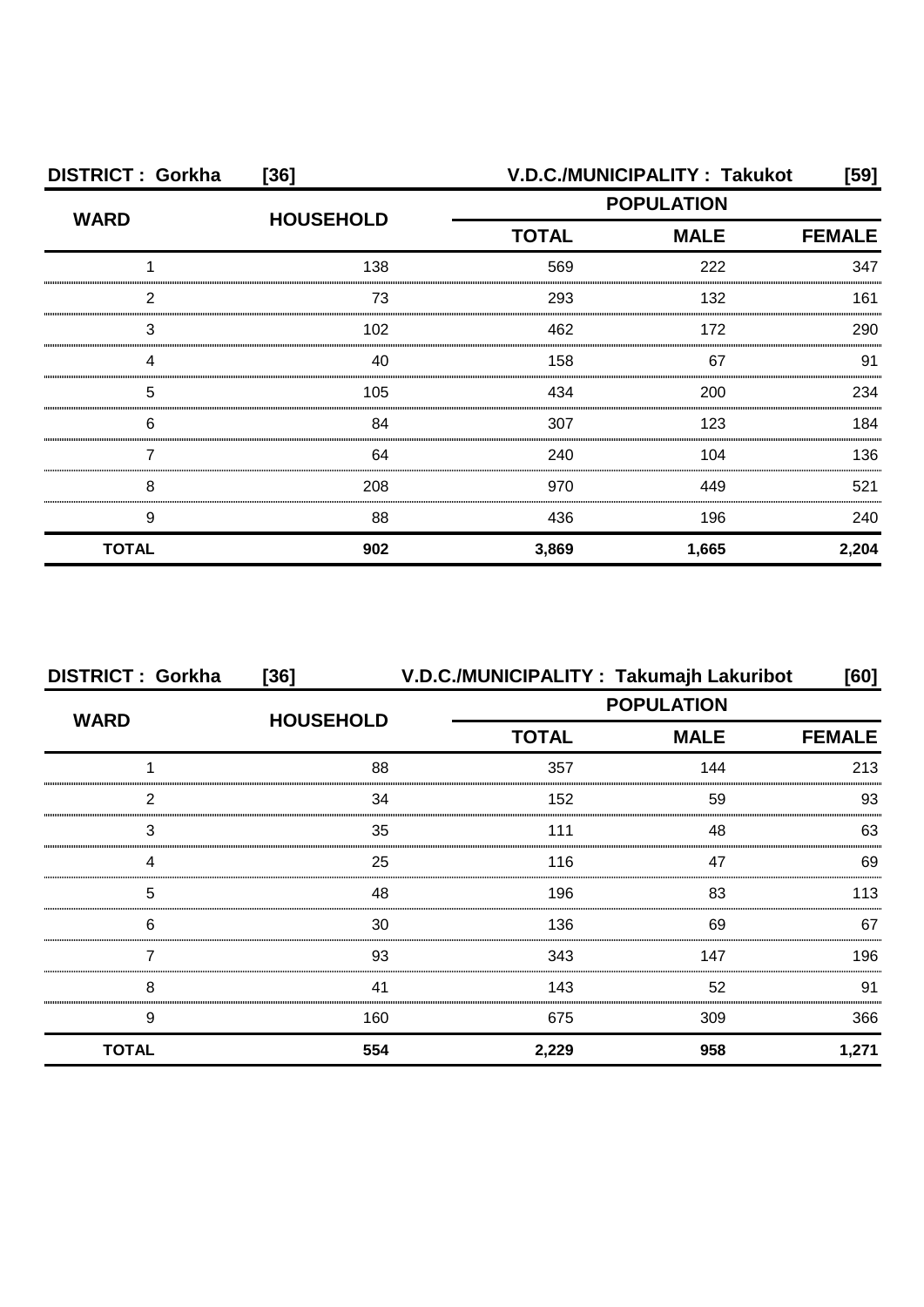| <b>DISTRICT: Gorkha</b> | $[36]$           | V.D.C./MUNICIPALITY: Tandrang |             |               |  |
|-------------------------|------------------|-------------------------------|-------------|---------------|--|
| <b>WARD</b>             |                  | <b>POPULATION</b>             |             |               |  |
|                         | <b>HOUSEHOLD</b> | <b>TOTAL</b>                  | <b>MALE</b> | <b>FEMALE</b> |  |
|                         | 177              | 764                           | 304         | 460           |  |
| 2                       | 187              | 753                           | 344         | 409           |  |
| З                       | 67               | 266                           | 110         | 156           |  |
|                         | 83               | 339                           | 157         | 182           |  |
| 5                       | 52               | 190                           | 79          | 111           |  |
| 6                       | 109              | 425                           | 187         | 238           |  |
|                         | 127              | 500                           | 226         | 274           |  |
| 8                       | 96               | 394                           | 153         | 241           |  |
| 9                       | 140              | 590                           | 256         | 334           |  |
| <b>TOTAL</b>            | 1,038            | 4,221                         | 1,816       | 2,405         |  |

| <b>DISTRICT: Gorkha</b> | $[36]$           | V.D.C./MUNICIPALITY: Tanglichok |               | [62]  |
|-------------------------|------------------|---------------------------------|---------------|-------|
| <b>WARD</b>             |                  | <b>POPULATION</b>               |               |       |
|                         | <b>HOUSEHOLD</b> | <b>TOTAL</b><br><b>MALE</b>     | <b>FEMALE</b> |       |
|                         | 71               | 257                             | 115           | 142   |
| 2                       | 82               | 386                             | 172           | 214   |
| 3                       | 69               | 264                             | 129           | 135   |
| Δ                       | 79               | 268                             | 124           | 144   |
| 5                       | 66               | 302                             | 133           | 169   |
| 6                       | 101              | 402                             | 170           | 232   |
|                         | 90               | 339                             | 157           | 182   |
| 8                       | 68               | 257                             | 114           | 143   |
| 9                       | 176              | 894                             | 411           | 483   |
| <b>TOTAL</b>            | 802              | 3,369                           | 1,525         | 1,844 |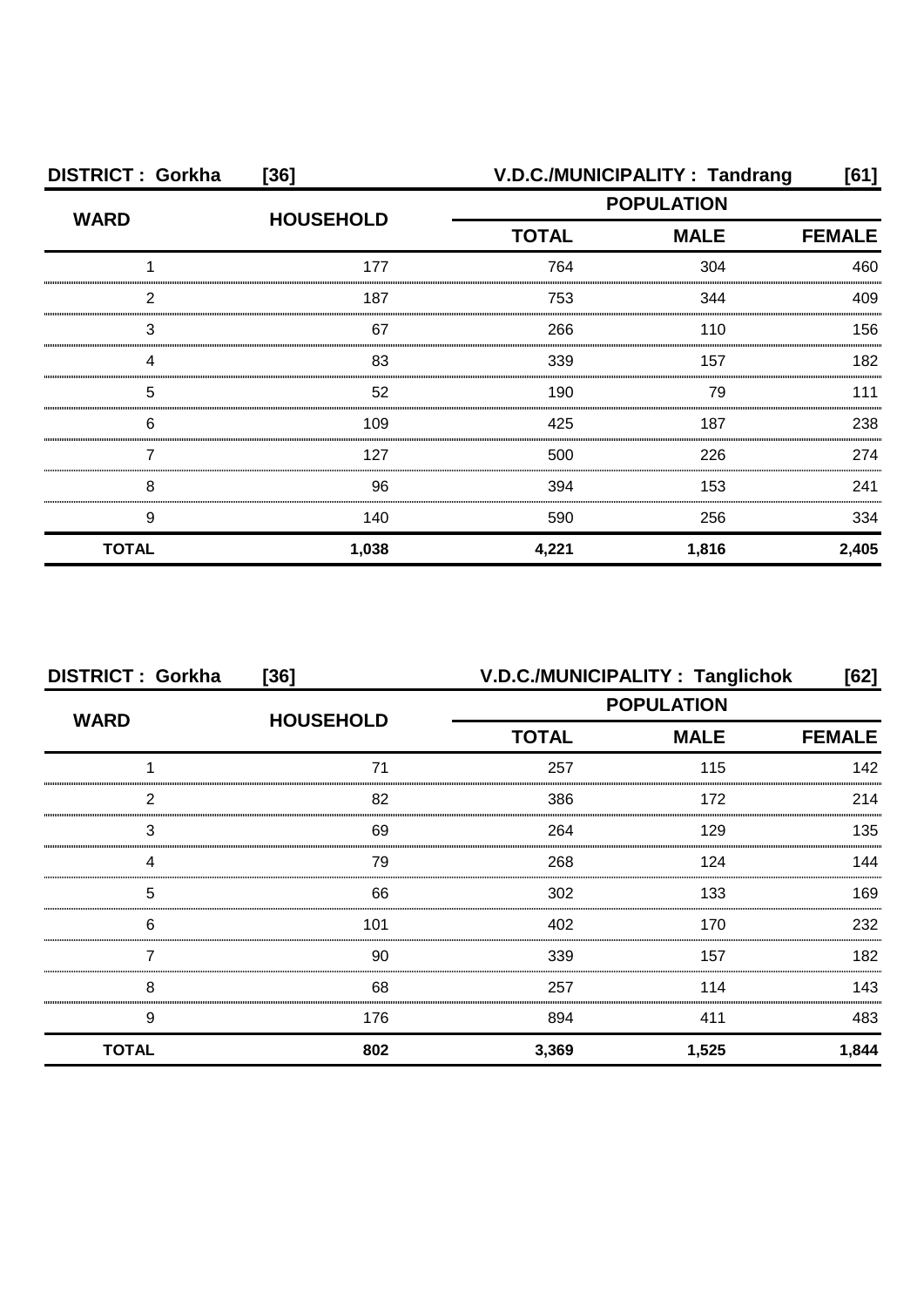| <b>DISTRICT: Gorkha</b> | $[36]$           |                   | V.D.C./MUNICIPALITY: Taple |               |
|-------------------------|------------------|-------------------|----------------------------|---------------|
|                         |                  | <b>POPULATION</b> |                            |               |
| <b>WARD</b>             | <b>HOUSEHOLD</b> | <b>TOTAL</b>      | <b>MALE</b>                | <b>FEMALE</b> |
|                         | 120              | 496               | 207                        | 289           |
| 2                       | 98               | 393               | 173                        | 220           |
| 3                       | 138              | 564               | 242                        | 322           |
|                         | 114              | 447               | 197                        | 250           |
| 5                       | 103              | 448               | 178                        | 270           |
| 6                       | 156              | 654               | 278                        | 376           |
|                         | 123              | 471               | 197                        | 274           |
| 8                       | 156              | 575               | 257                        | 318           |
| 9                       | 112              | 448               | 196                        | 252           |
| <b>TOTAL</b>            | 1,120            | 4,496             | 1,925                      | 2,571         |

| <b>DISTRICT: Gorkha</b> | $[36]$           |                   | V.D.C./MUNICIPALITY: Thalajung | [64]          |
|-------------------------|------------------|-------------------|--------------------------------|---------------|
|                         |                  | <b>POPULATION</b> |                                |               |
| <b>WARD</b>             | <b>HOUSEHOLD</b> | <b>TOTAL</b>      | <b>MALE</b>                    | <b>FEMALE</b> |
|                         | 74               | 292               | 123                            | 169           |
| っ                       | 69               | 286               | 130                            | 156           |
| 3                       | 144              | 588               | 278                            | 310           |
|                         | 104              | 437               | 212                            | 225           |
| 5                       | 53               | 222               | 100                            | 122           |
| 6                       | 59               | 231               | 105                            | 126           |
|                         | 53               | 206               | 91                             | 115           |
| 8                       | 42               | 146               | 59                             | 87            |
| 9                       | 83               | 317               | 142                            | 175           |
| <b>TOTAL</b>            | 681              | 2,725             | 1,240                          | 1,485         |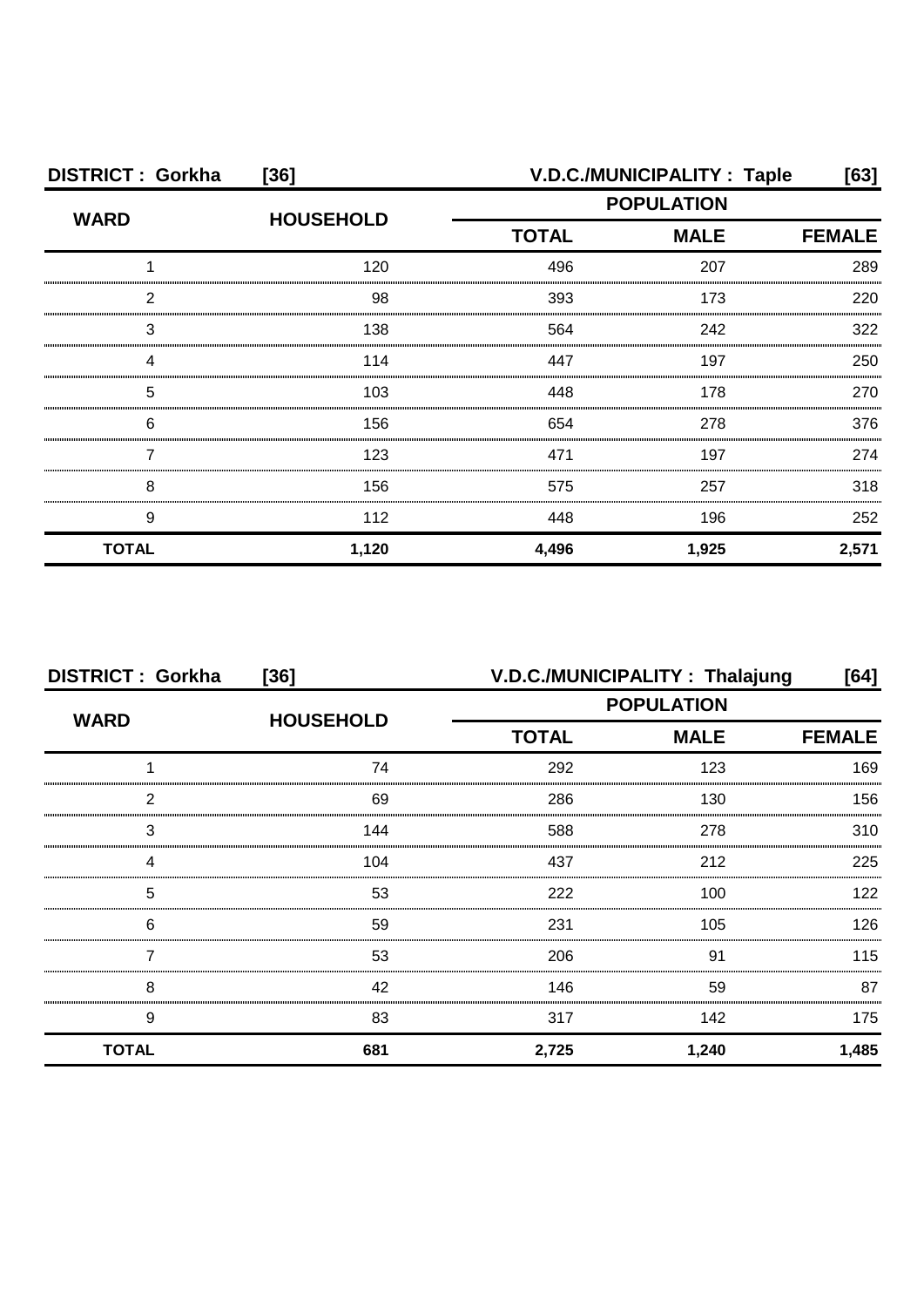| <b>DISTRICT: Gorkha</b> | $[36]$           | V.D.C./MUNICIPALITY: Thumi<br>[65] |             |               |
|-------------------------|------------------|------------------------------------|-------------|---------------|
| <b>WARD</b>             | <b>HOUSEHOLD</b> | <b>POPULATION</b>                  |             |               |
|                         |                  | <b>TOTAL</b>                       | <b>MALE</b> | <b>FEMALE</b> |
|                         | 78               | 336                                | 145         | 191           |
| っ                       | 88               | 357                                | 163         | 194           |
| З                       | 117              | 513                                | 224         | 289           |
|                         | 78               | 325                                | 141         | 184           |
| 5                       | 252              | 926                                | 434         | 492           |
| 6                       | 182              | 767                                | 341         | 426           |
|                         | 99               | 393                                | 167         | 226           |
| 8                       | 95               | 424                                | 195         | 229           |
| 9                       | 91               | 440                                | 190         | 250           |
| <b>TOTAL</b>            | 1,080            | 4,481                              | 2,000       | 2,481         |

| <b>DISTRICT: Gorkha</b> | $[36]$           |                   | V.D.C./MUNICIPALITY: Uhiya | [66]          |
|-------------------------|------------------|-------------------|----------------------------|---------------|
|                         | <b>HOUSEHOLD</b> | <b>POPULATION</b> |                            |               |
| <b>WARD</b>             |                  | <b>TOTAL</b>      | <b>MALE</b>                | <b>FEMALE</b> |
|                         | 67               | 280               | 117                        | 163           |
| 2                       | 59               | 251               | 105                        | 146           |
| 3                       | 53               | 208               | 96                         | 112           |
|                         | 32               | 114               | 52                         | 62            |
| 5                       | 54               | 239               | 108                        | 131           |
| 6                       | 25               | 101               | 42                         | 59            |
|                         | 46               | 204               | 103                        | 101           |
| 8                       | 55               | 277               | 119                        | 158           |
| 9                       | 36               | 183               | 81                         | 102           |
| <b>TOTAL</b>            | 427              | 1,857             | 823                        | 1,034         |